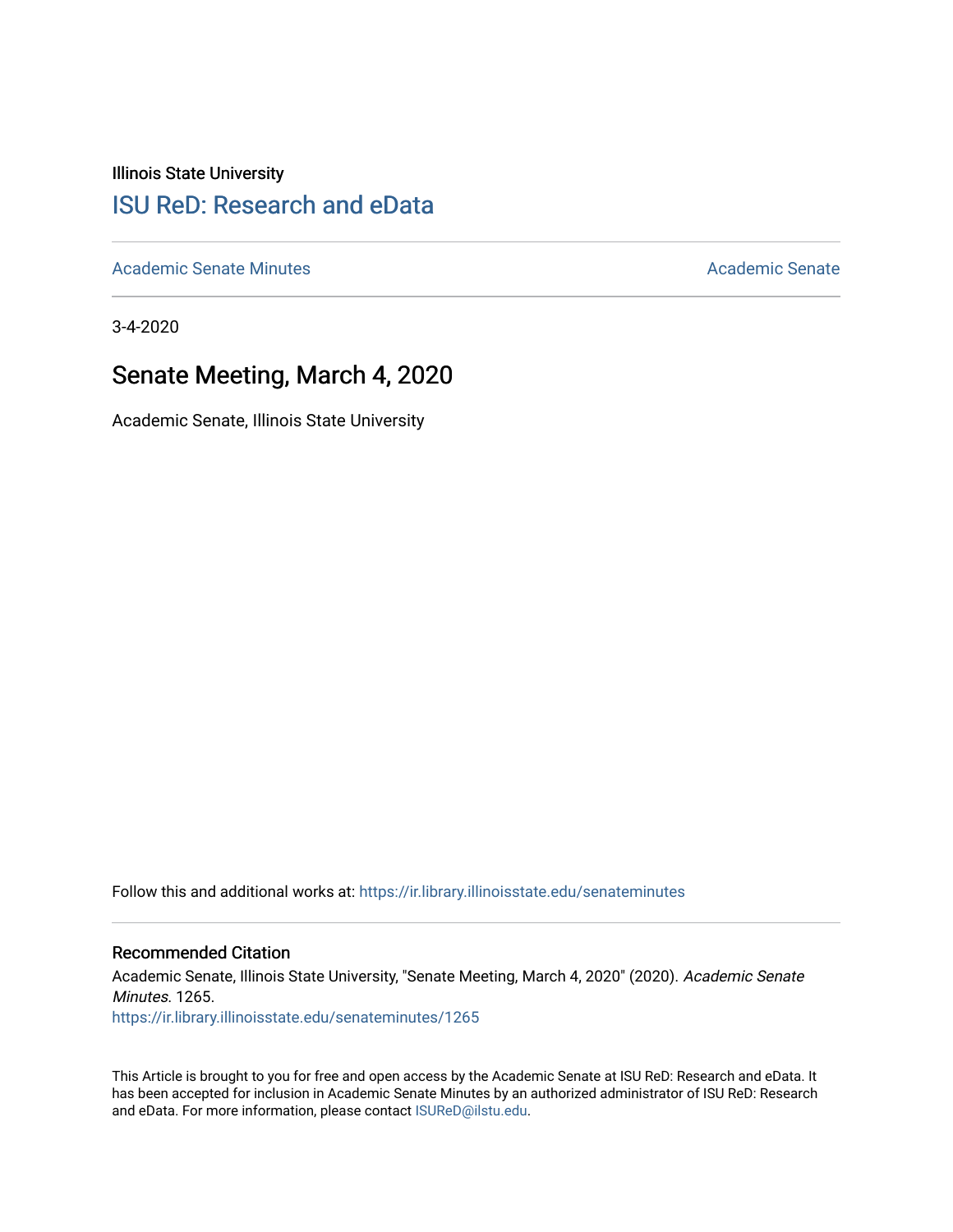# **Academic Senate Meeting Minutes Wednesday, March 4, 2020 Approved**

# *Call to Order*

Academic Senate Chairperson Susan Kalter called the meeting to order.

# *Roll Call*

Academic Senate Secretary Martha Horst called the roll, and declared a quorum.

## *Chairperson's Remarks*

Senator Kalter: Wonderful. We have a quorum. Chairperson's Remark is very short. And I'm going to repeat it at the end of the meeting. And it just is have a great and well-earned Spring Break when you have one. So, we'll go to Student Body President Remarks.

## *Student Body President's Remarks*

Senator Solebo: Good evening, everybody. Just a couple of quick things. So, we held our elections this week. So, the new incoming association will be taking these seats in April. And we're working on transitioning right now. So, just making sure everybody's comfortable with their new positions. And as we wind down this year, please just remember the Success Week policy. And just make sure that you're enforcing that, and not assigning anything above 10%, the week before finals to make sure your students aren't extremely stressed out, because it's already a stressful time. And with that, I yield for questions.

Senator Horst: Can you announce the names of the who was elected?

Senator Solebo: I can send that in an email, but I don't have the names off my head.

#### *Administrators' Remarks*

#### • *President Larry Dietz*

President Dietz: Thank you very much. I too, want to wish everyone a safe Spring Break, and some rest, and come back ready to go after the break. I have a couple of information items today.

Yesterday, I appeared, as did Vice President Stevens and Vice President Murphy at the Senate Appropriations Committee in Springfield. That was well attended, and I want to tell you that ISU was very well received by the Senators. We are generally well received, but this year, we were very well received, and that they were very complimentary about all the good work that all of you do here at the university. I have given a presentation talking about all of our success stories and a couple that I pointed out to them that's in our metrics of excellence, but one is that 93% of the students who are enrolled in Illinois State University are from Illinois. So, I continue to bang on the idea that we're an Illinois public university, and we're educating predominantly Illinois students.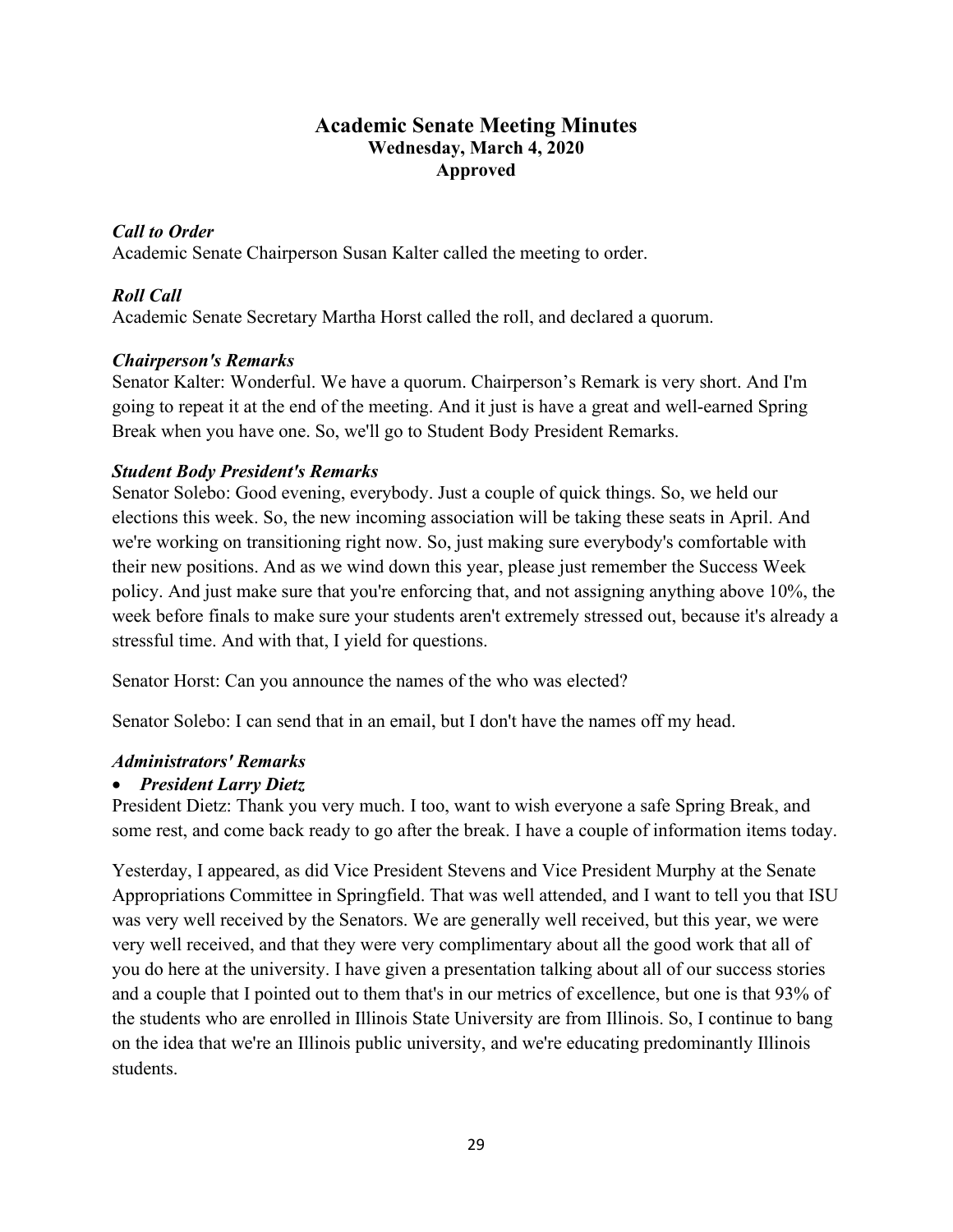And I was quick to also mention at the end of my remarks, that despite all the successes that we've had, whether you're looking at recruitment, retention, faculty, productivity, and research, the low amount of student debt that students come out of here with, all the other criteria that most people would look at as being positive, that we're doing all that while we receive over \$2,000 less per student than any other public university in the State of Illinois, and people were writing that down. We noticed folks taking note of that. And then I said, our sister institution to the east of here has gotten great press by claiming that if a student from a family that makes less than \$61,000, they can go to the University of Illinois free. I said if we got another \$2,000 per student, I would venture to say that we could blow that \$61,000 figure out of the water completely. And so, there never has been a funding formula. Now, you've heard me talking about that before. But the current funding is just flat unfair for ISU. We're knocking it out of the park by most measures that other people would think would be the kind of criteria that we ought to have to be a successful institution, both in terms of student performance, faculty performance, staff service, etc., and yet we're getting \$2,000 per student less, and that's simply not fair. And so, I offered to be able to sit down and talk with them about a formula that, one, a formula just generally, but any kind of a funding model that would be more fair than the one that we have. And so, I'm going to continue to advocate for that. We're working on a plan with our local elected officials that would put together a bit of a proposal that would try to address this. And we've also included information on our presentation yesterday that talked about how many students are from their various districts, that's what elected officials look at, is how does this impact me in my potential election, so we're sharing information with them about how many students are in their districts, and how many alums that we have in their districts. And so, they did take note, whether or not they're going to do anything about that, I can't predict that. But we're going to continue to advocate for that. And I will tell you, this was my seventh time to appear before this group, and it was the time that they were the most flattering about this university. And I say kudos to everyone in this room who've been involved with shared governance and to many, many people who are obviously not in this room for the good work that you do every day. It's not been reflected in funding. But I'm telling you that that group that of Senators yesterday were very, very impressed with Illinois State University. So, I'm always proud to represent this place but yesterday was… even prouder yesterday.

The second thing related to that, it wasn't in the testimony yesterday, but I do know in terms of funding that the Governor would like to increase the general operating budgets again by another at least 5% for this next year. And that's fallen on, you know, really positively with all of us that hopefully he'll be able to do that. Some folks are targeting that with the graduated income tax. And so, we're saying if… many people are saying that unless that passes, there probably won't be the 5%. So, don't go out and spend 5% that you don't have yet. And some people are skeptical as to whether or not that graduated income tax will pass. But at least there's movement in that direction, and there's no conversation at all about not having a budget again. That's music to our ears, so, and having a budget that's going in the right direction, which will increase our budget would really be terrific. So, yesterday was a good day in Springfield.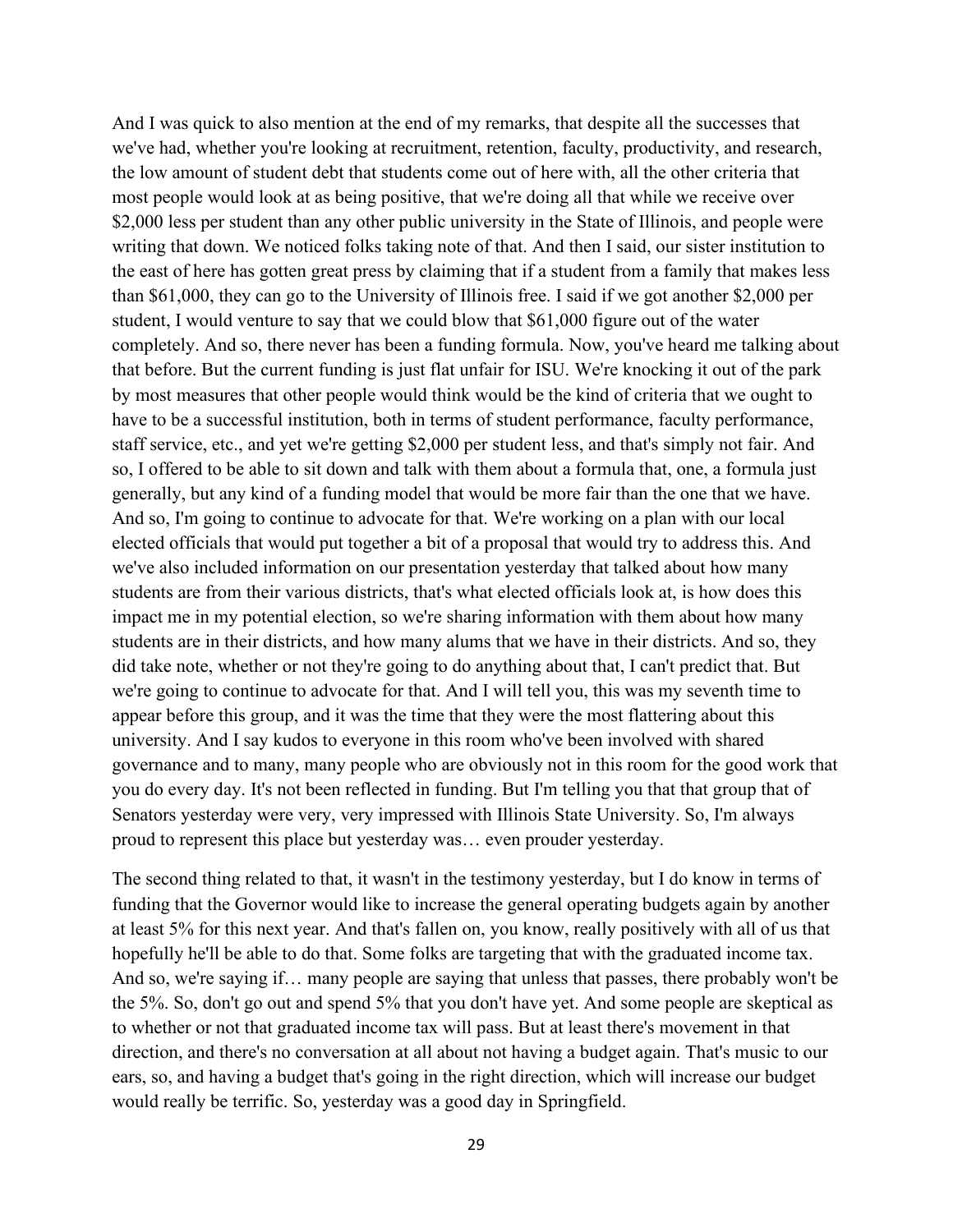The second thing I want to talk about is not quite so positive, and that's the Coronavirus. I've spent a lot of time, and a lot of our staff have spent a lot more time than I have, trying to grapple with this issue of the Coronavirus. I was on a conference call on Monday with presidents and chancellors of public universities in the state, and again this afternoon, and everybody's struggling with kind of what to do, but they're, I think, we're all in kind of similar situations. And I think we're taking fairly similar stances but much of this is going to be day by day kind of a situation as, you know, we struggle trying to contain the Coronavirus and then trying to find some kind of vaccine for that. But I want to read something that will contain some information. And I don't want to go off script for fear of either leaving out something or not being accurate about this. So, I want to read something. And then, Eric Hodges is here tonight with us as well. And Eric is our Director of the Emergency Management Center. And he and many other staff members, both across Academic Affairs, and Student Affairs, out of my office, and also in Finance and Planning have all been working on all of this. So, here's the statement, and then I have a couple of other additions that I'll make, and then I'll open this up for a Q&A about anybody that has any questions about this, and Eric is here to help with that.

So, here's the statement. "The university has been monitoring the progress of the Coronavirus across the globe since January, and began to work on contingency plans should it spread. The Incident Management Team under the direction of our Director of Emergency Management Eric Hodges began meeting daily last week as concerns heightened for students in study abroad programs in particular. Our immediate concern was the safety of students in countries with a CDC (Center for Disease Control) travel notice of two or higher. China is ranked at a four, Iran is at a four, South Korea's at a three, Italy's at a three, and Japan's at two. Fortunately, we do not have students studying in China or Iran or South Korea this semester, which means that we do have people studying in Italy and Japan. University strongly recommended, an email that I sent out this week, that students studying in Italy and Japan return home from those countries. The study abroad office has had regular communications with students studying in Italy and Japan over the last week, including emails and Zoom meetings. It is my understanding that most, if not all, of these students have chosen to return to the United States at this time. The Provost office is working to assist these students in being able to complete this semester. One of the institutions in Florence, Italy is moving their classes online so students can complete those classes. In other cases, we will need the assistance of faculty to help these students complete the courses that they are taking. We do not want a student to lose the semester because of the situation. The university has not canceled University related international Spring Break trips. All of those are going, as far as we know. None of the planned trips are going to the CDC travel notice two or higher countries. There've been a couple of trips that have been canceled by the… because countries have canceled the in-country tours. So, we've had a couple of trips that have been canceled, but for the most part, the Spring Break study abroads are leaving. We have some, I think, that are actually leaving tomorrow. Based upon CDC travel advisories though the university is restricting all University related travel by faculty, staff, and students to countries with the CDC travel notice two or higher outbreaks for the foreseeable future. As I said earlier, the incident management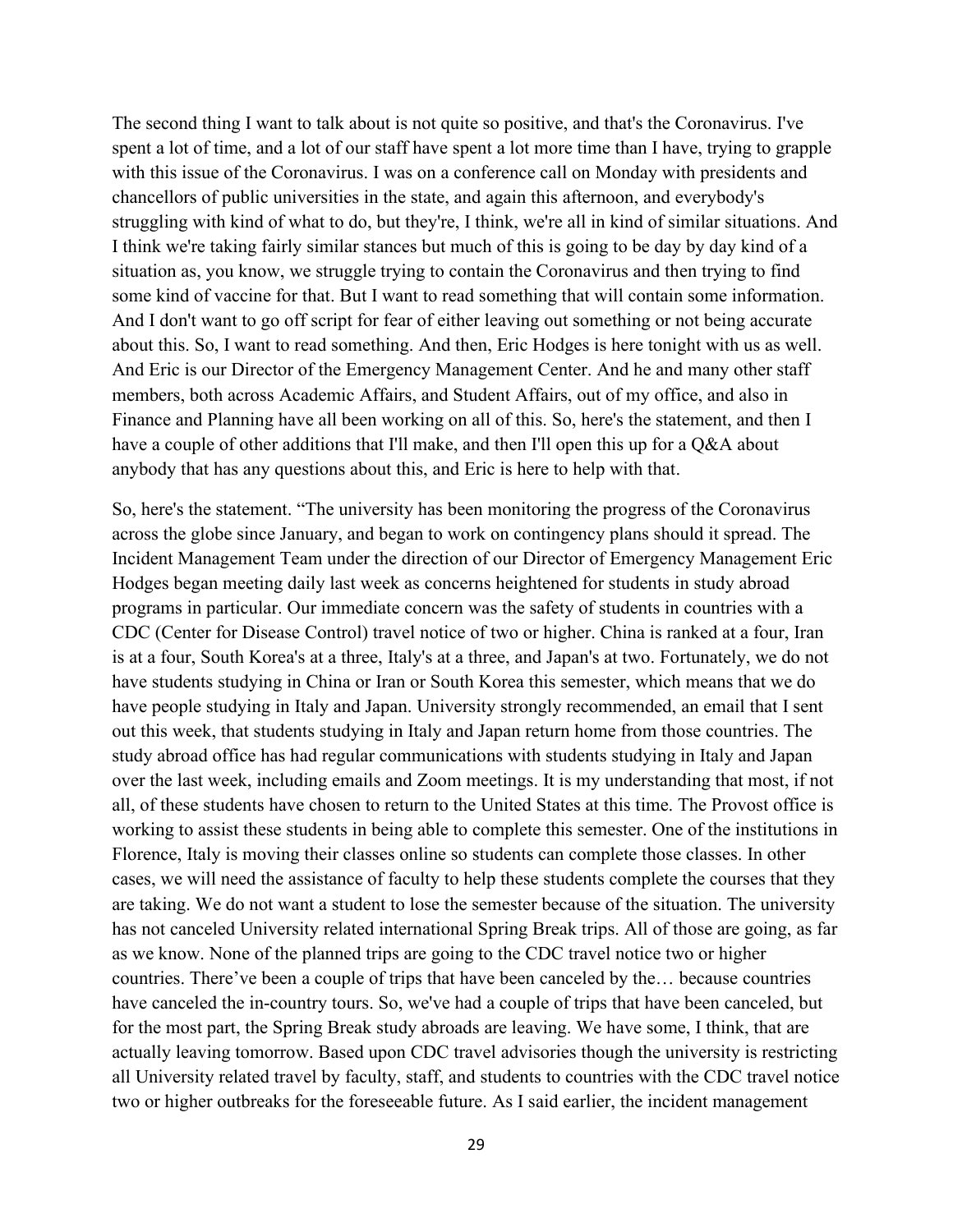team continues to meet daily to continue to develop plans to address a potential outbreak on campus, and we are working closely with the McLean County Health Department on protocols. And in addition, a number of work groups have been formed to further plans regarding academic continuity, enhanced cleaning potential, employment benefits impacts, Student Health Care housing, dining, research continuity, and other large events."

So, to me, the bottom line is that Spring Break plans are going as had been planned, other than to those high-level countries. And right now, summer study abroad, we're having discussions about that. And I would fully expect within the next day or two, we'll take a position on summer study abroad programs. So with that, let me stop, and see if Eric would mind coming to the table. And, Eric, do you want to make some statements feel free? And then, if you have questions, several of us have been involved in those discussions, certainly Provost Murphy. I'm seeing Katy Killian over here from Student Affairs, Sam from the Provost office, as well. L.J.'s been involved. Dan's staff has been involved. Brent Patterson from my office has been involved in a lot of those. Legal Counsel's been involved and on and on and on. So, we've had a lot of people around the table on trying to figure out how to deal with this issue. But let me turn to Eric. So, if you have some statements you'd like to make.

Mr. Hodges: Sure. So, we actually first started meeting about a month ago on this. And we met weekly for about three weeks until the issue started getting a little bit bigger about a week ago, and we decided to start meeting daily. So, we do have a group of nine or 10 people, it's a core portion of our Incident Management Team that is meeting every morning, going over anything that happened yesterday, overnight. So, we do a bit of a briefing to get ourselves up to speed, and then go over any of the topics that we need to cover that day. And then, hand out assignments or any sorts of to-dos to folks in our various work groups. And then, off we go from there, and let people do their work throughout the day. So, the work groups, we have about 16 of them that we formed, and they do represent areas all over the institution that are each working on their own plans, contingency plans, guidelines, on how their areas might address different contingencies that could come up. So, my job is to try to coordinate all of this, and one big piece of that is getting good information, and good guidance. And to be perfectly honest, that has been tough. From our federal partners and our state partners, the messages and the guidance to all of us has not been very consistent until about yesterday afternoon. That's when we saw the guidance really start coming together. And leading into today, we have a lot better idea of what the public health officials are expecting of institutions of higher education. So, I think we're in a lot better position today in terms of past forward. That's kind of a high level overview. Any questions?

Senator DeGrauwe: Question for Senator Dietz. If a member that was overseas… were students that were overseas given any sort of financial aid, if they had to come home a lot sooner than early than a… like what they thought before. So, like, if it was May, and now they're coming home next week, it's going to be a lot more expensive. Did the university plan to help out with any finances for that?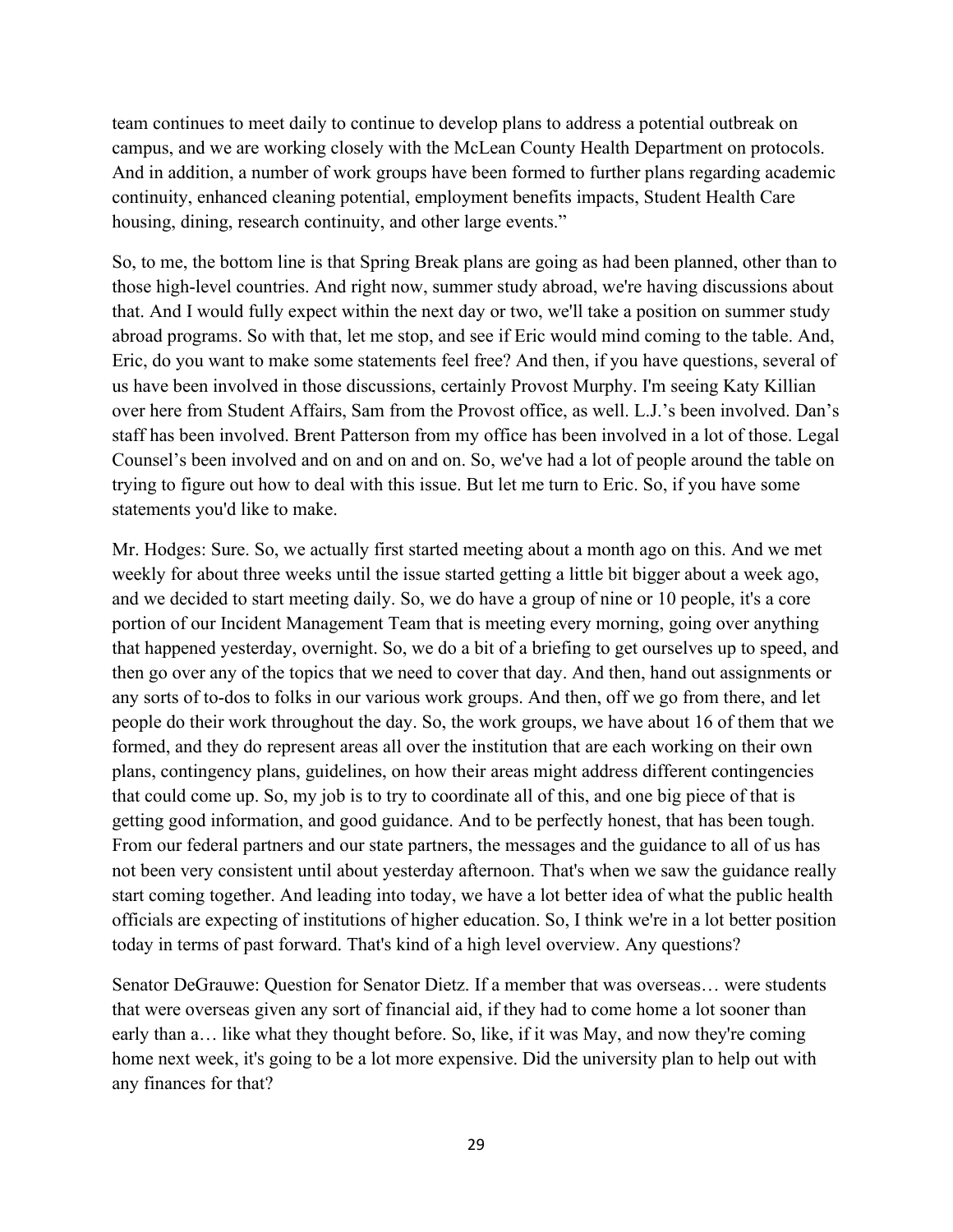President Dietz: We have… the answer's yes. We made some offers. The issue is that it's going to vary by student, and vary by, in many instances, vary by carrier, airline carrier. Most of the airline carriers are becoming more flexible with change fees and those kinds of things. But for those students who we're trying to bring home now, and the numbers are not huge, I think we had 14 from Italy and a couple from Japan, thereabouts. So, we're only dealing really with about 16 students. I talked to colleagues from University of Illinois today, and they're trying to bring home 800. And so, the magnitude is obviously a lot different there, but we've offered to help with up to \$1,000 per student to try to get a ticket changed or something of that nature. But we're going to need some documentation and you know, those kinds of things where we have offered financial assistance. Now, having said that, I asked the question of my colleagues today, are the rest of you offering anything to students that you're trying to bring home, and University of Illinois was not on that part of the call. My understanding is that they're considering that, but none of the other public universities are offering, at least at this point, any financial help. We thought that would be a good faith gesture to try to help those students get home

Senator DeGrauwe: On the same guidelines. If for some reason this summer study abroad does get canceled. I'm not sure if students already started the payment process. Is their reimbursement policy, or have they only just done a deposit. Do you know the policy on that?

President Dietz: That's part of the discussion that we're having right now. Students are in different places on that. Some are beginning to pay a portion now. And every day that we wait to make an announcement about that, there are other dates that are coming up that would want them to pay more. And so, we don't want to delay that, but for fear of that, then if the thing gets cancelled. I do know that we have some students who've paid for a summer experience in full upfront. I'm not sure what we're going to be able to do with that. What we would love to do, because there are different groups that we contract with for these different experiences. While we would love those organizations that we're contracting with to do is what one has offered to do, which is to say, if this is cancelled now, that you would have, you know, the next year to go on the same kind of excursion, and so that's a pretty good faith effort. I would imagine there'll be some that won't offer that. And there's usually language in those kind of contracts that say that there… some will not have any refund at all. So, that's a worst case scenario. But right now, we're just trying to determine where folks are on that. But I fully expected in the next day or two, we'll have an announcement about that.

Senator Wall: This is actually kind of a question for you, Eric. I know you might not be able to share this, especially given just how, like, fast this has evolved. But is there anything you can share in regards to a plan if a case were to occur? Or maybe even the better question is when a case is to occur on this campus?

Mr. Hodges: So, we're actually meeting with the McLean County Health Department tomorrow afternoon, specifically to talk about those various scenarios. What… and it's not just if a case is on campus, but what if a case is off campus? What if the cases in the community? So, we're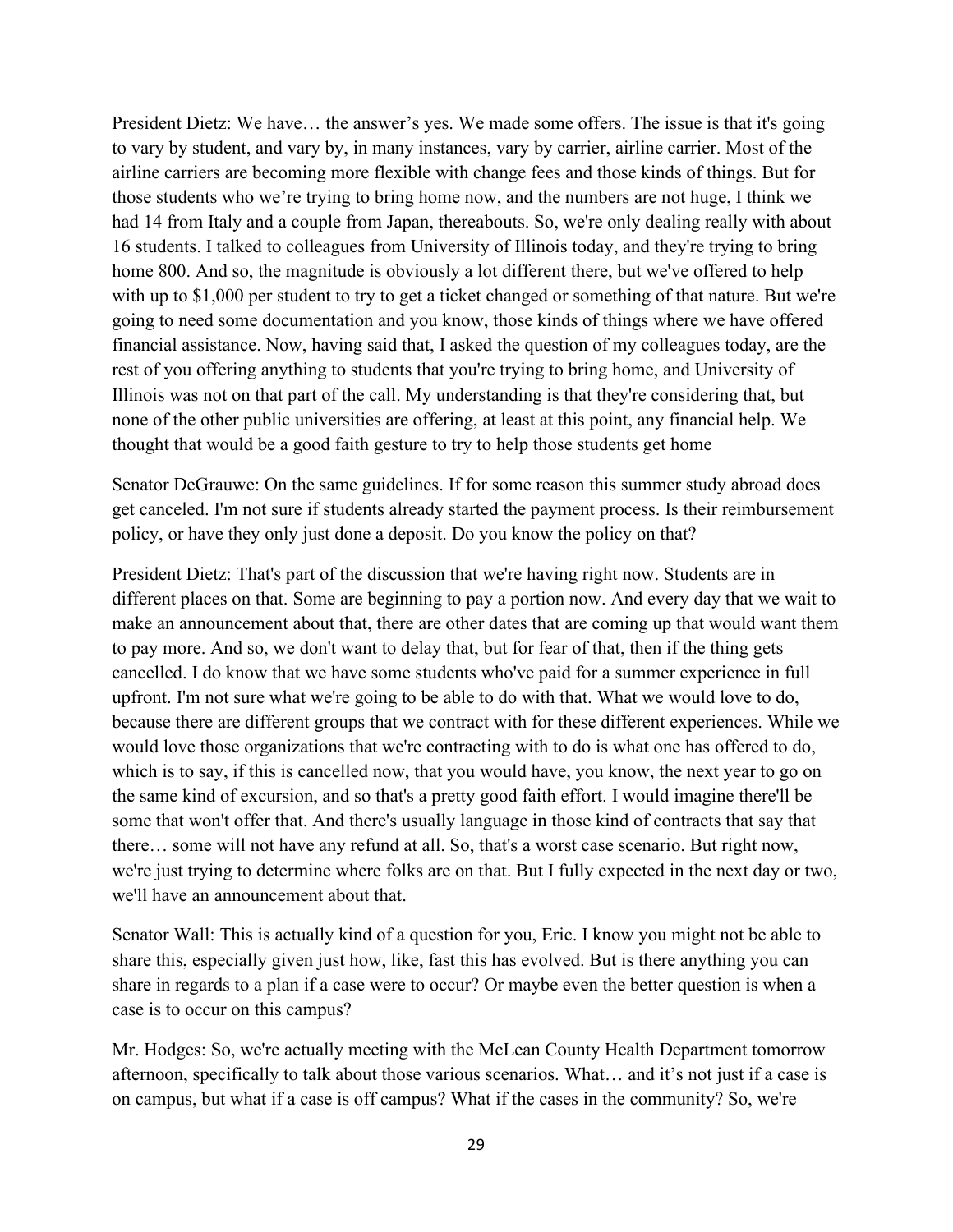going to ask a whole series of those kinds of "what if" questions tomorrow, now that the guidance has gotten a whole lot better on what the response would be we're in a position to ask those questions, and I think they're going to be able to give us some good guidance. So that's going to be tomorrow,

Senator Wall: I guess. And then, the response to that. Do you foresee it even possible for the university to operate in an online functionality such as the Italian organizations or the universities Senator Dietz was speaking on?

Mr. Hodges: So, the university has a pandemic response plan. This isn't a pandemic yet, but there is a response plan that was written in 2009 for H1N1, and one of the biggest things that's changed between then and now is the IT component. It is so much more capable than it was back then. So, one of those work groups that we have up and running right now is specifically tasked with that question. So, it's a partnership between Administrative Technologies and Academic Affairs to look specifically at what courses can go online. What courses can't go online? What accommodations can we make on the IT side? If for whatever reason we needed to go down that road. So, there's a group that has been working on that for several days now, actually,

Provost Murphy: Thank you so much. I would add to what Eric is saying, that tomorrow morning, we have a 90 minute meeting with chairs, directors, deans, associate deans, a group of probably about 70 to start to look, to think about how would we move classes online? What classes could go easily, what classes would be difficult, but it's still possible. What areas might we need Zoom classes, you know, how could we help a student who has been quarantined? Or how can we help a faculty member who's been quarantined. So, our goal is whenever possible to keep a student moving forward, to keep them on track in the classes that they're registered for. But we need a lot of information from our faculty, from our chairs, directors, to start to even decide how best to move forward and do that. But truly, our goal is to support the student and to make sure that we're keeping the student moving forward. We also have to think about what would happen if the university shut down for two weeks or four weeks, you know, what are the resources we don't have yet? What do we need to start to move, support for faculty farther ahead. So, we think that these are the starts of some really good conversations that we'll have with all of the department chairs and school directors so that they can come back and start to ask those questions and have those conversations with their faculty.

Senator Kalter: Are we looking there for also for fall 2020 and spring 2021?

Provost Murphy: I think it would be whenever. So in other words, you know, I'm hoping that this, you know, if there's a good thing that's come out of this, it's going to force us to plan with even more detail, because this may not be the last time that we have to worry about an incident like this. So, it's a great question.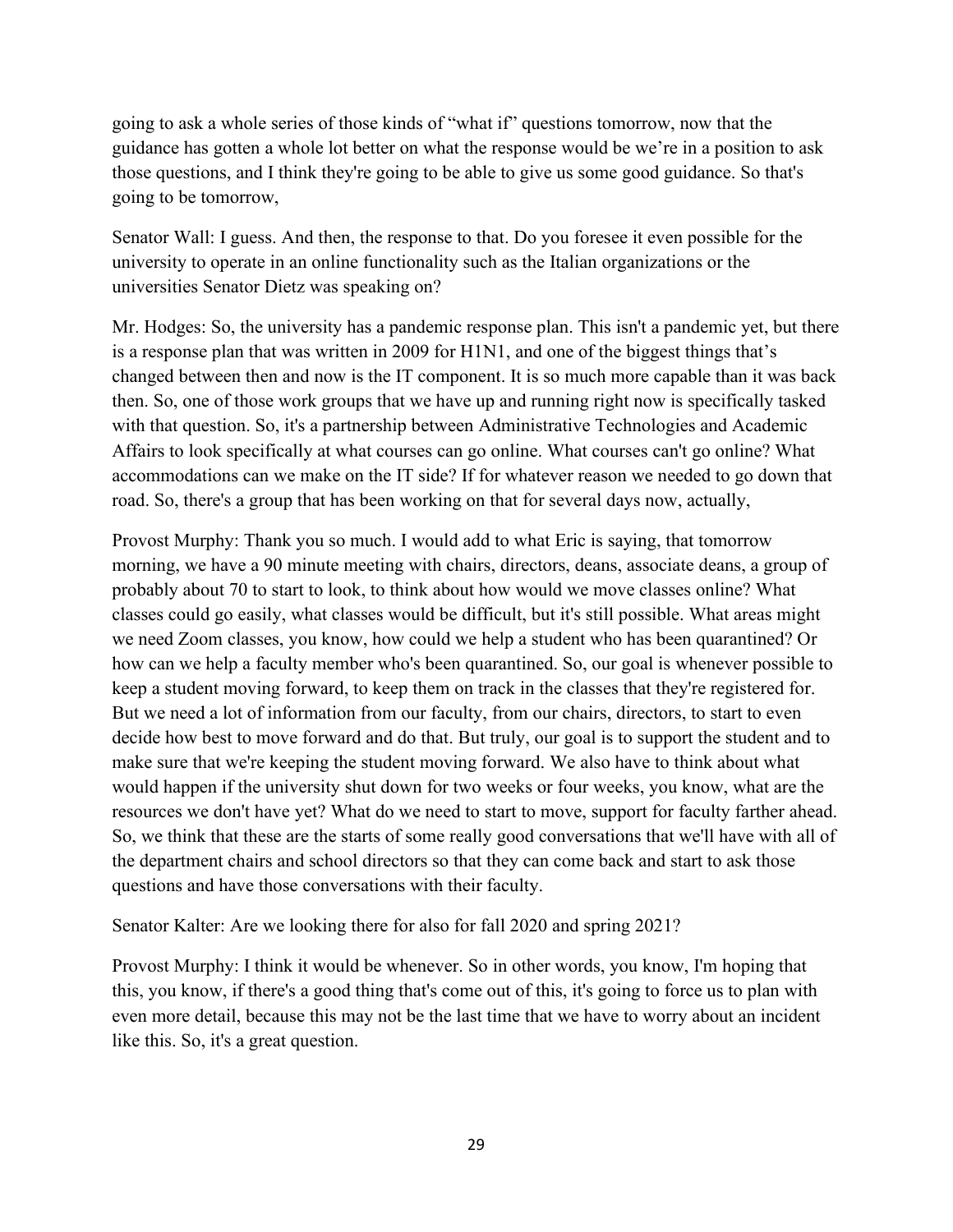Senator Solebo: So if a student were to contract this in the dorms, is there a plan for that as well?

Mr. Hodges: Yes. So, if a student that lives in residence hall gets a positive assessment, then they actually don't leave the hospital. So, if they end up in the hospital with the signs and symptoms of a Coronavirus and a test is indicated, they wait there until tests come back one way or another. It's usually about 24 hours since we have a lab in-state now. And if it's positive, they will wait in the hospital for those 14 days to come out. But they will not go back to the residence halls.

Senator DeGrauwe: I'm not sure if the Student Health Services has the appropriate rooms. I don't believe we have the negative pressure rooms. So, is there… is the staff being trained to, like, for the questions or like is our website being trained? That if they are answering yes, I have this, yes, I have this, yes, I have this, to go to the hospital instead of going to Health Services.

Mr. Hodges: Yeah, so the Student Health Services does have the questionnaire that comes from the health department. So, they know to screen people and ask those right questions when it's time to do that. Both on the phone, which is their preference if somebody is concerned, their preference is that they call them rather than show up in person, wait in the lobby and all that. So, that instructions are already on the Student Health Services website.

Senator Degrauwe: I know a lot of when, like, as a student, whenever I make appointments, I make it online through their website. So, is there a way that on that website, a few clicks, like the red flags, it'll tell you do not make an appointment, go to the hospital?

Mr. Hodges: I don't know that but I can reach out to them and ask that question.

Senator Kupitz: Yeah. What are you doing about the students who are refusing to come home from those countries? Are you having any problems with that? Or is it just…

President Dietz: No. We haven't had anybody refuse.

Senator Kupitz: Okay.

President Dietz: One other comment I'd like to make, and we had representatives from our INTO partnership group that helps us recruit international students here. We have an annual meeting with them and that INTO group was on campus last week. The CEO of that organization is from the UK. And we were talking about this issue and they literally have staff all over the world. And as we were talking about this. He said, you know, the frustration is that you have to take this seriously, because it's obviously a safety issue minimally. And the fatality rate on this particular virus is higher than the usual flu. But he said in the UK, they had 19 cases that were reported in the UK. And the percentages, I remember is about a 6% fatality with this virus right now. Am I right on that, Eric?

Mr. Hodges: The World Health Organization, finally published the number last night, they call it  $3.4\%$ .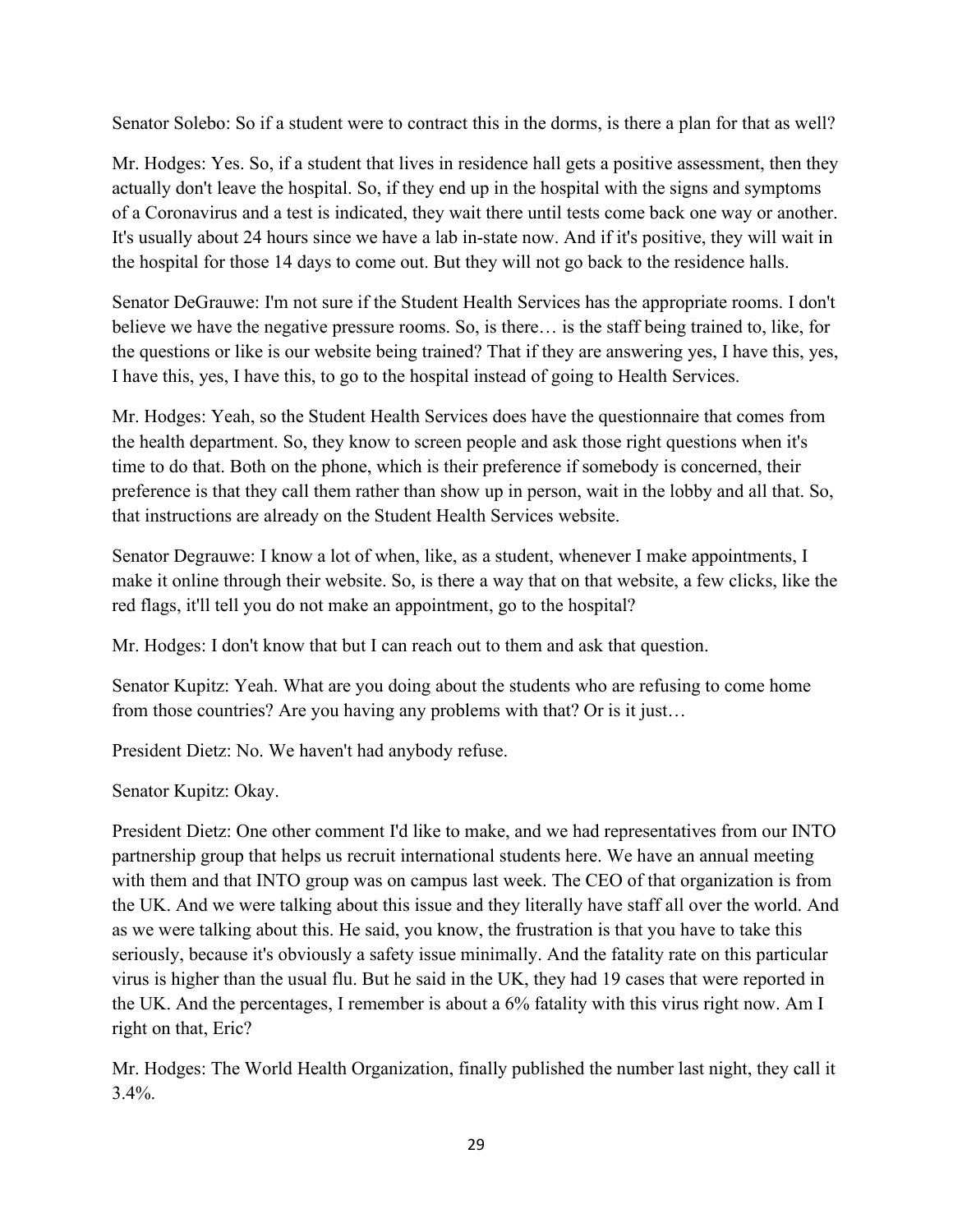President Dietz: Okay. But his point was, let's use round numbers and say it was 10%, which is three times the rate. So, you get to a point of two people potentially losing their life out of the 19 cases that have been reported in the UK. And that's, you know, that's loss of life. So, that's a serious issue. But he said last year alone in the United Kingdom, 15,000 people lost their life with a common flu. So, it's a contextual issue, but it's a safety issue. And it's impacting all of us. So I'm not sharing that to diminish the seriousness of what we're dealing with here. But I think that it's a little bit out of context, in some respects, when we're dealing with this in a very serious way. My hat's off to all the folks that have been around the tables that have been hashing all these issues out. And I do think that we'll have a position in the next day or so, hopefully, by the end of the week, which would be the next day or so, on the study abroad issue. For the summer, summer study abroad.

Senator Midha: Just a clarification from Mr. Eric, when you mentioned that, yes, we're in a better shape than yesterday, what you meant by that.

Mr. Hodges: So, what we know now, finally, we have some alignment from the Centers for Disease Control and the Illinois Department of Public Health, what happens when a traveler returns from one of those level three nations. So, when they make their way back in the States, it was really back and forth for a couple days on what would happen. So, now we know what will happen. When they come into the states their first port of entry, so their port, or wherever that may be, they'll undergoing medical screening and a travel questionnaire. Based on that, one of two things will happen. If they're symptomatic, they'll be given a 14 day mandatory quarantine period, which will be an order from the CDC, or if they don't show any signs or symptoms they will be allowed to continue on to their final destination with a 14 day voluntary isolation in place. And where that translates to us is they will have to stay at home wherever their home is, not inside the residence hall, but wherever their permanent home is somewhere else, and not come on campus for those two weeks, for that 14 day period.

#### Senator Midha: (inaudible)

Mr. Hodges: Yes, it was. That was 48 hours ago, that guidance was all over the place. And now it's nice and clear. And all the agencies are saying the same thing. So, we can share that. And we have. We've shared that with our students, specifically in this case from Italy, that are coming back from Italy.

Senator Midha: Thank you.

#### Mr. Hodges: Sure.

Senator Pancrazio: Yeah. It's very unfortunate, but I want to speak also, specifically for the students that are planning to study in our study abroad program in Bologna, which is a new one. That if the situation continues, it's unlikely that those students will be able to do that and it's tragic. At the same time, those students have a plan of study that they want to be able to finish;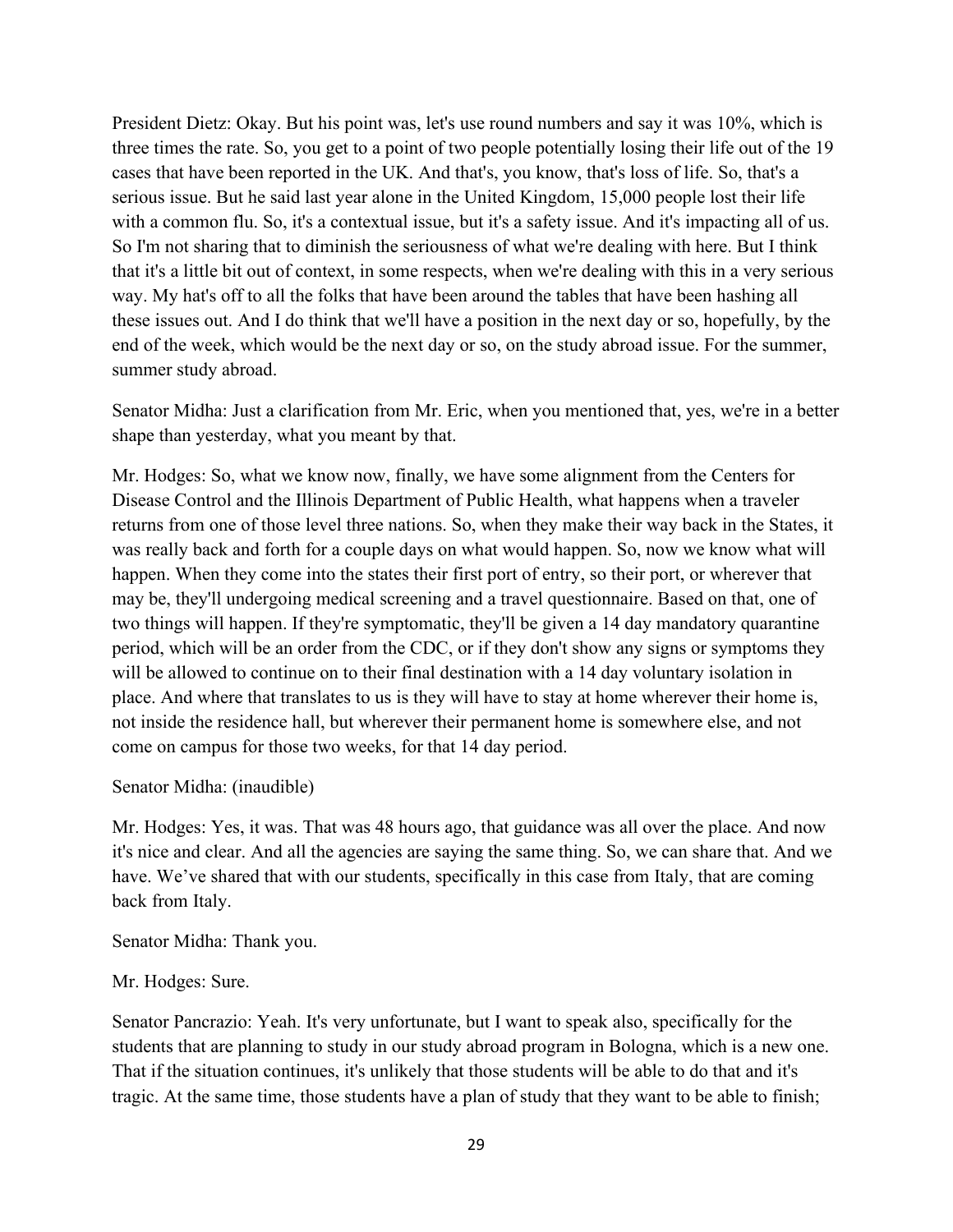they're minors. And what I perhaps, being that Senator Zosky is here, perhaps sending some encouragement to that department to look into the ability of Plan B, so that those students can finish that, and perhaps having an Italian camp on campus might be an option, so that they can finish that degree. Because that's a small program, but it's also very meaningful to students so that we don't lose those. And we continue to support the notion of study abroad so that we're ready to do it when the situation lends itself to that.

Provost Murphy: I think that is very much a part of the conversations we're having about students, if we either bring, are bringing students home, or if we end up having to cancel some student trips. We are absolutely talking about the plans of study and the piece that that curriculum plays in the plan of study for students. And I know…

Senator Pancrazio: This would be for this summer that we had a new group that was going.

Provost Murphy: Yes.

Senator Pancrazio: But to be able to turn that into an on-campus type of arrangement, so that we don't lose those students that can finish their degrees.

Provost Murphy: Sure. And, you know, we'll look for guidance from the faculty too who can help us help the students in that way.

Senator Pancrazio: Thank you.

Senator Kalter: Further questions? (Pause) Senator Dietz, did you have any other comments?

President Dietz: No. Unless there are other questions about other issues, I yield.

Senator Kalter: I think we should simply mark the fact that this is the first Senate meeting since the completion of a successful search. And I'm very pleased at the Provost who we're going to have coming in, and very happy for all of the people here and across the university who were able to go and meet all four of the candidates and see that competition, so to speak,

President Dietz: I was remiss in not mentioning that Dr. Aondover Tarhule, is how you pronounce his last name, Tarhule, is very excited to be joining us July 1. I'm very excited that he's joining us as well. So, it'll be tough to replace the Provost to my right, but Dr. Tarhule in my estimation will make a terrific contribution here. Thank you.

#### • *Provost Jan Murphy*

Provost Murphy: My only remarks were about kind of let you know where we're at with Coronavirus and to have, you know, just make sure that you are sending us your concerns. Don't ever hesitate to email Ani Yazedjian, or me. If you have questions, you know, we want to make sure that everybody's got as much information as possible, but we will keep working and keep planning. So, thank you.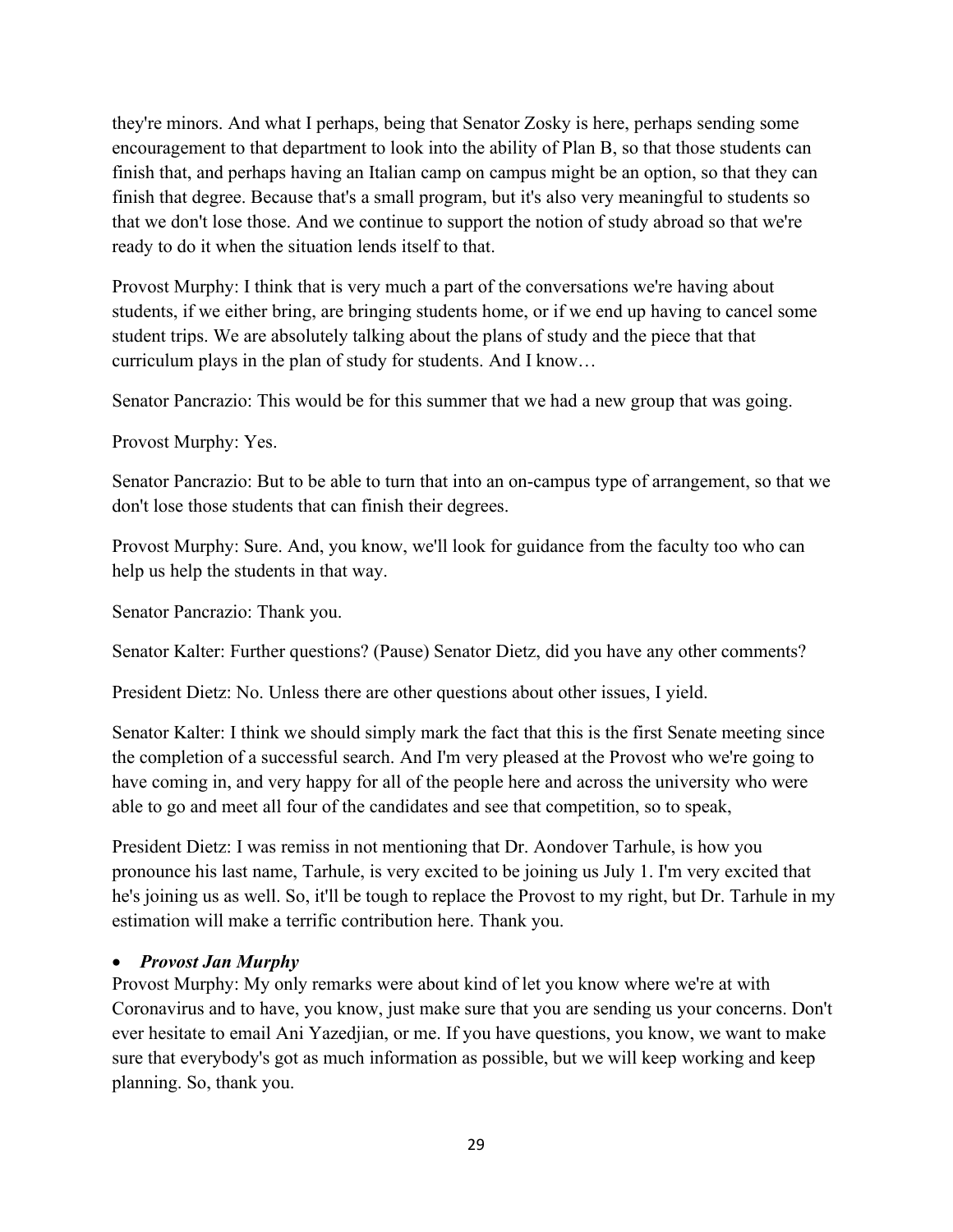# *Vice President of Student Affairs Levester Johnson*

Senator Johnson: Just briefly, I've got a couple of updates as it relates to the Bone revitalization project. Much excitement and anticipation for your return after the break, because we will be opening up Timbers Grill, as well as the Birds Nest on that Monday as soon as we returned from Spring Break, so very excited about that.

If you did not notice, walking into this room, the first floor concourse furniture has begun to arrive. So encourage you all to test it out, give us feedback. We were excited about filling in the gaps as relates to furniture on the first floor and for it to become even more a vibrant type of environment for our community members.

The last piece of this is that Tech Zone, printing services, Redbird ID, and the credit union will all be taking on their new homes on the first floor as well, sometime after the Spring Break as well. So, very excited about this portion of the Bone Student Center revitalization project, coming to completion.

And then, I will end by wishing you all a great Spring Break as well. And to tag on to the Coronavirus discussion as well. Remind everyone to again, continue to do all those great habits that really kind of prevent the spread of any type of viral type of disease and things of that nature, as far as washing our hands, and good hygiene. Okay. And I'll yield.

# • *Vice President of Finance and Planning Dan Stephens*

Senator Stephens: Thank you, Senator Kalter. I've only got one item for this evening. I'll make it quick. We've been pretty fortunate that our winter season this year was significantly less damaging than the prior year. And so as the wind, as the temperatures have warmed up, and we're beginning to get an early spring, from a campus maintenance perspective. One of the things that happens over the winter time, as you can imagine, is potholes, or areas across campus as they begin to thaw, it creates a safety hazard. So, you'll be seeing our campus teams, facilities teams, and grounds team beginning to do what's called a cold patch. The material is, it's a temporary material. It's designed to just simply fill in, whether this is a pothole in a parking lot, or a street, or even in a walkway. It's a temporary fix until we can get warmer weather and the asphalt companies can open back up. They won't be operating until probably April timeframe, but any areas that you see across campus, now that it's thawing, please don't hesitate to contact the parking division, and they can make sure that they can reach out to ensure that we address those safety issues as quickly as we can.

Senator Kalter: All right. And are we anticipating any financial implications of this virus? We were seeing the stock market crashing and crashing. But people saying that our fundamentals are great.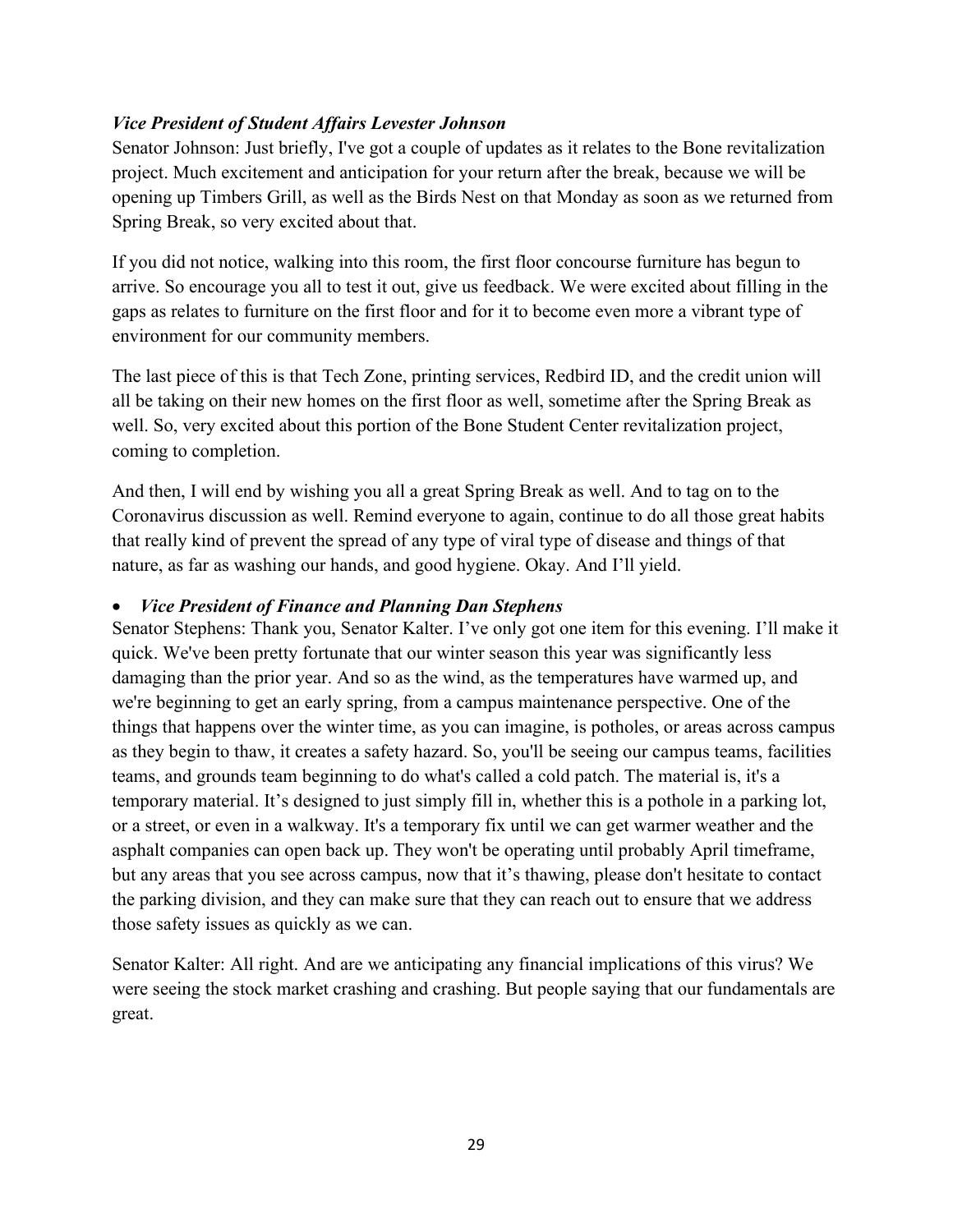Senator Stephens: From the university's perspective, our, the investments that the university has are not invested in the stock market. They're invested in treasuries. And so, they're backed by the by the US government. So, we're not, we don't have an influence there. Our Foundation or any university's foundation that has a much more higher need for investment returns, would certainly have a, what I would believe an unrealized loss. But things were coming back, and if Pat Vickerman was here, he would state that the university's distribution provides from its investment returns as a rolling period of time. So, I think it stretches over a three year period. So, situations like these won't limit the foundation from distributing scholarship funds. You would need a significant multiyear event like that in order to have that negative impact.

Senator Kalter: Thank you. Any other questions for Senator Stevens?

Senator DeGrauwe: I know this question gets brought up every winter, but the only gravel lot we have on the campus... I can't remember when you said that it might be able to get paved over due to the old gas station. Do you know how much longer that will be before that's not going to be a gravel lot anymore?

Senator Stephens: We actually are… Thank you for the question. We are. We're doing a parking study right now. And part of the analysis is identifying those areas. We'll be doing a parking renovation project at the Bone Center this summer. And we're looking at having to go to the debt market in order to borrow those funds, so that we don't use all of our reserves. And so I'm working with our financial advisors to identify some additional projects on campus that we can renovate, for example, like that, and stretch those type of cost over a longer period of time. So that is one of our main goals is to eliminate any gravel lots. And so, I hope, hopefully by this fall or next year, we'll actually have that lot completed.

Senator Kalter: Thank you, Senator DeGrauwe, for reminding me of a parking comment that I had for Senator Stevens. The other day I went to the Planetarium for the first time actually, ever, and it was quite delightful. I went to see the Mayan Archaeoastronomy exhibit, and tried to park in the Alamo lot at first, but then realized it's only an hour even after hours. And I was going… at least if you're not doing it by phone, I think if you're doing it by phone, you can update it, but I was doing it by credit card, and I was gonna suggest that maybe in order to get more revenue, just even a marginal amount of more revenue, it might be a good idea for that Alamo lot to have it be one hour only during the day, but then in weekends and nights, to open that up to be able to park for longer.

Senator Stephens: Okay.

Senator Kalter: And it would also be really convenient to the Planetarium but also to some other places like the Normal Theater and that kind of thing.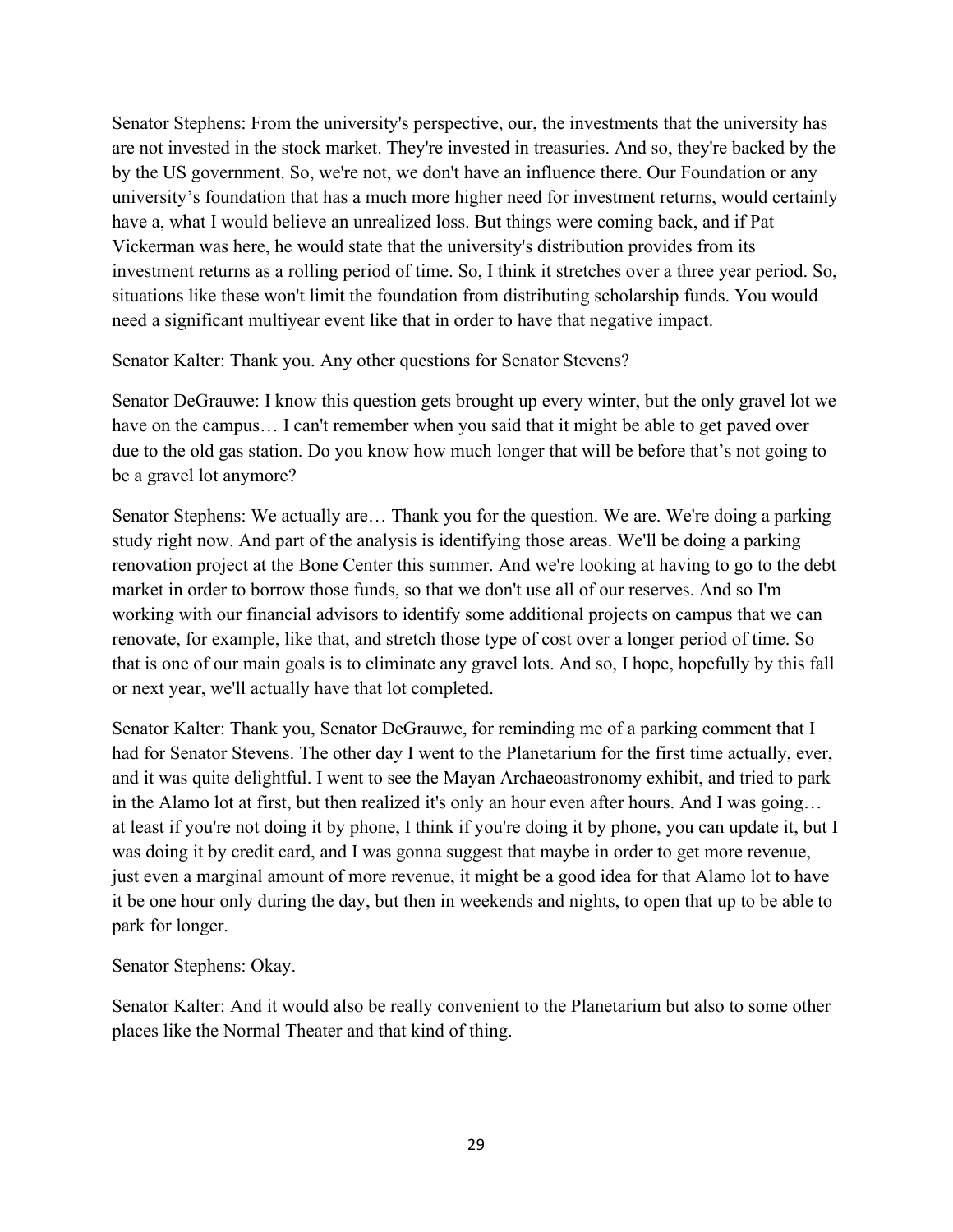Senator Stephens: Thank you for that observation. I'll pass it on to Nick, and we'll look to see if our technology…it should allow for some type of variability. So, thank you for that observation. We appreciate it.

Senator Kalter: All right. Seeing no further questions for Senator Stevens. And we'll move on to our Action Items. The first one is coming from Planning and Finance committee, the Program Priority going to Institutional and Program Priorities and from Senator Mainieri.

# *Action Items:*

# *10.12.18.02 Policy 4.1.8 Program Priorities CURRENT COPY (Planning and Finance Committee)*

*02.27.20.01 Policy 4.1.8 Institutional Program Priorities MARK UP (Planning and Finance Committee)*

# *02.27.20.02 Policy 4.1.8 Institutional Program Priorities Clean Copy (Planning and Finance Committee)*

Senator Mainieri: So, this is the item we looked at last time in Information. The only changes between then and now were those mentioned on the floor. So, we added some additional language from the MOU, as well as added the word "moreover," at the beginning of the sentence that Senator Horst had indicated. So, those are the two changes that happened since last time we've seen it. And so on behalf the committee, I put this on the floor as motion to approve.

Motion by Senator Mainieri, on behalf of the Planning and Finance Committee, to approve the revisions to the Programs Priorities policy. The motion was unanimously approved.

# *03.02.16.03 Policy 6.1.37 Facilities Naming Current Copy (Administrative Affairs and Budget Committee)*

# *02.27.20.03 Policy 6.1.37 Naming of University Facilities and Entities Markup (Administrative Affairs and Budget Committee)*

# *02.27.20.04 Policy 6.1.37 Naming of University Facilities and Entities Clean Copy (Administrative Affairs and Budget Committee)*

Senator Marx: Since the last meeting, we added a member to the committee and that's the Assistant to the President for Diversity and Inclusion, as was requested, and the President was agreeable. And therefore, we bring the policy to the floor for a vote.

Motion by Senator Marx, on behalf of the Administrative Affairs and Budget Committee, to approve the changes to the Facilities Naming policy.

Senator Kalter: Terrific. I have a very friendly amendment that I'll just put out there first, I don't usually go first. But we had brought this up a couple of weeks ago, in the third paragraph down, under the definition of terms, where it says, "University entity refers to any college department/school, including all programs within such entities." And I had brought up that I was a little bit concerned that that could be misinterpreted in the way that it is worded. So, that if you say, the Wonsook Kim School of Art, that you would have to name each and every program within the School of Art after Wonsook Kim or whoever may be the donor. Let's say that, you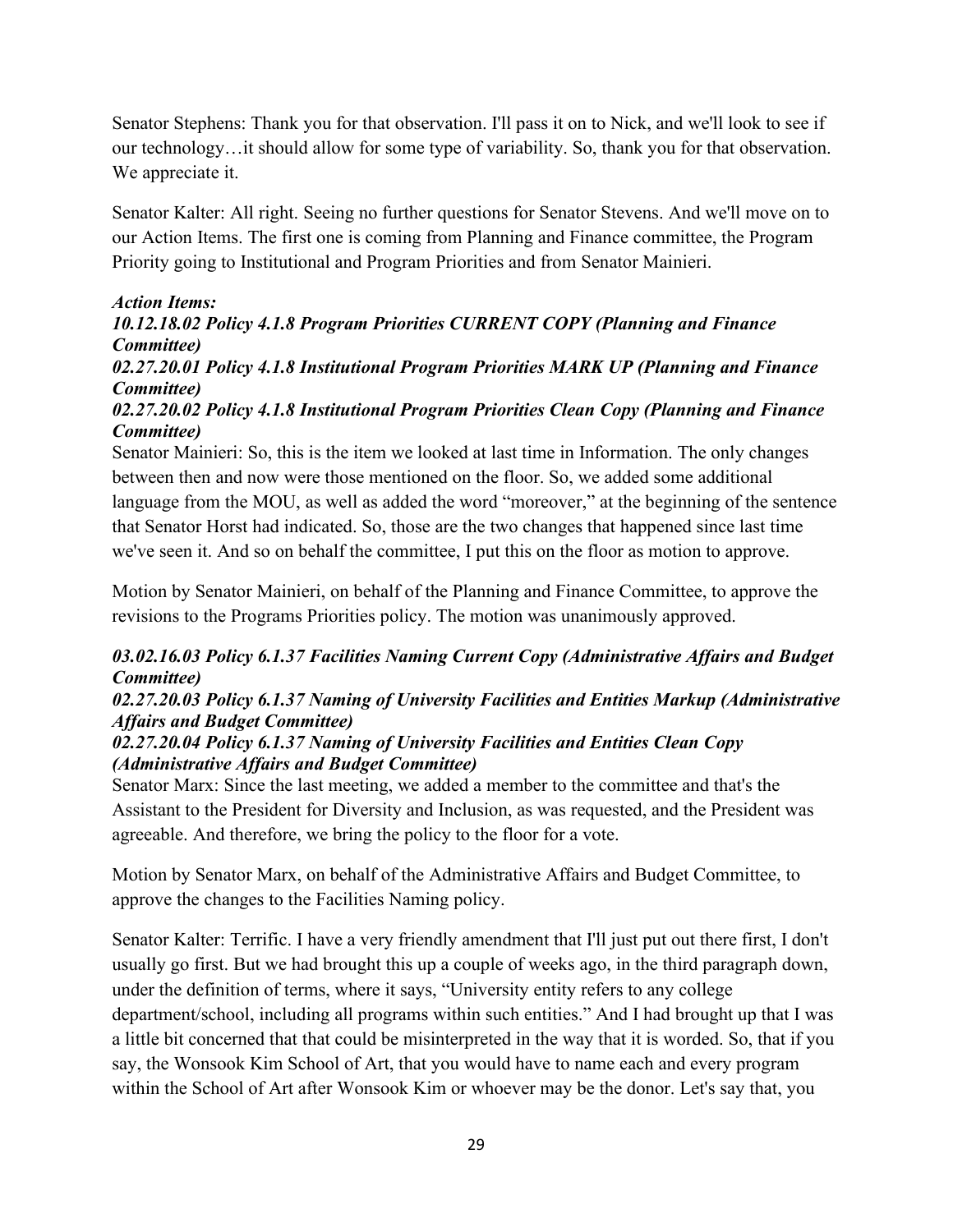know, you said the Ronald McDonald College of Arts and Sciences, or something that you'd have to say that for the Ronald McDonald Sequence in Creative Writing. So, I'm just going to suggest that instead of saying, "including all," that we say, "or any," so that people can, in other words, name individual programs, but just because they name a school or department doesn't mean that they therefore umbrella all of the programs within it. Does it sound like a friendly amendment?

Senator Marx: Yes, it does.

Senator Kalter: Terrific. Do we have any other debate? I think you put it on the floor already. Right? Correct. Okay. Any further debate?

Senator Horst: I'd like to continue to push back on how the faculty are involved in this process. Last time, I talked about how I think that the faculty should have some sort of voice in this decision. And the response from the administration is that you don't want to embarrass a donor, you want to keep it confidential.

I actually researched some situations parallel to ours. And there was actually a case with the Penn Law School where they changed the name. They rolled out the new name after the donor had given a substantial fund. And then there was actually a lot of pushback, because there was no involvement. It led to protest letters, and in fact, they just in 2019 had to reverse that decision. So, it could make sense that there could be some problem if the donor name gets rejected, but it also can make sense that it would cause problems because the faculty weren't involved in some way. There was a case that the U of I recently where they took a large sum of money for the College of Business, they renamed the College of Business to the Gies College of Business. After that decision, the faculty realized that this was actually a very good decision, but that they decided that they did not have any way to be included in that decision. So, the University of Illinois Academic Senate, Faculty Senate rather, recently revised their procedures so that all units can participate in a fashion that they decide if there's a name change. I think that we should consider that our faculty can have a similar process, that we can somehow be involved. I do appreciate that it could be, you know, that there's a confidential element, but faculty all the time deal with confidential situations, and hopefully we can keep our mouth shut. So, in the spirit of trying to consider how we can include the faculty, but ensure that… the administration and President Dietz did indicate that he wanted to maintain a confidential process. I'd like to make the following motion.

Senator Kalter: This, I assume, is a motion to amend, yes?

Senator Horst: Yes. Under Procedures B, after the insertion from the appropriate Vice President or Director of Athletics. I'd like us to consider adding this statement.

Senator Pancrazio: Could you tell us which paragraph, please.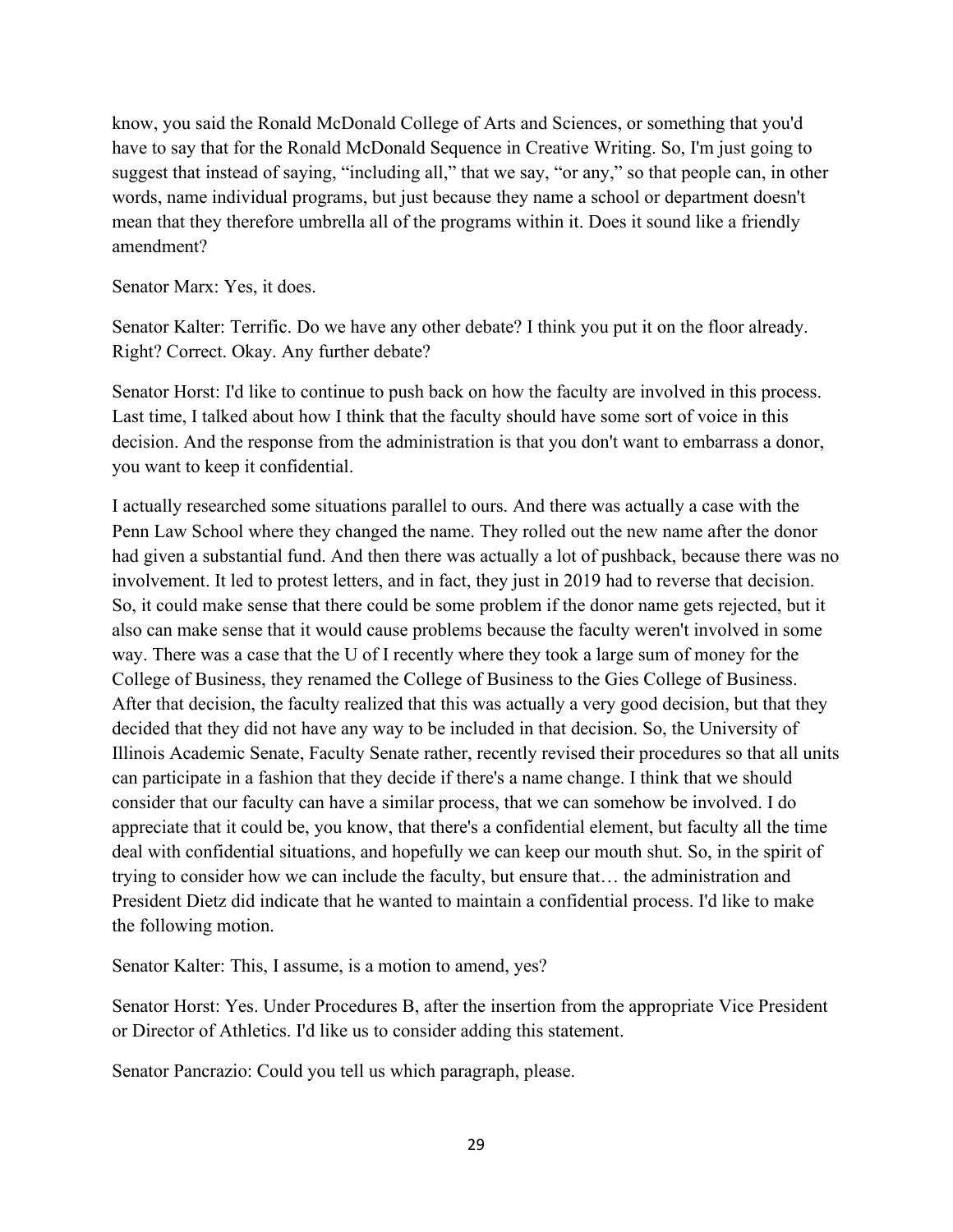Senator Horst: It would be a new paragraph, kind of right where there's the deletion of a proposal to recommend.

Senator Pancrazio: Thank you.

Senator Kalter: And could you say what…? Oh, there it is. It's roman numeral V, yes.

Senator Horst: Under Procedures, "In the naming of academic entities, the committee shall request a written report on the proposed naming from leadership within the entity, such as the college dean, the department chair/school director, and senior faculty. Each college should develop a procedure for responding to such requests for a written report that will maintain the required confidentiality of the naming process." So this is the procedure. This is the type of process that the University of Illinois has now adopted, that the entity that's going to be renamed decides ahead of time, how they would handle this situation, and how, and who would be consulted. And at the end of it, there would be a report by the leadership of that entity, according to the processes that were decided ahead of time. I'll stop there and see if I get a second.

Motion by Senator Horst, seconded by Senator DeGrauwe, to amend.

Senator Kalter: And so ordinarily, we would move on to debate, but I do have a question for all of you. That was a very long paragraph that Senator Horst just read out. And I'm a little bit uncomfortable with having a debate over that paragraph without people having it in front of them. I'm thinking that what we ought to do, perhaps, is to table this Action Item. Get that in writing and have this come back for the next Senate to debate. Do I have any objection to that to moving forward in that way?

Senator Horst: I would just say if we actually do this, then there would be some additional language for the Procedure that would be added in relation. Okay. So, in other words, if that were to succeed, then you would also have another piece that you wanted to debate.

Senator DeGrauwe: I see a lot of the Senators have their computers with them. Hopefully, they have Teams on it. You could type out the paragraph and send it through Teams. If you don't have Teams on your laptop, you can open up Teams on your phone.

Senator Kalter: I'm just thinking in the interest of time, that it might be more efficient for us to simply table the motion right now and then come back to this in the March 25 meeting.

Senator Horst: There's no rush, unless there's a billion dollars gift.

Senator Pancrazio: Could I ask a question? Did I hear correctly that there were additional things that you wanted to add to this?

Senator Horst: Just if we did…

Senator Pancrazio: So this is the beginning? This is just one issue in a series?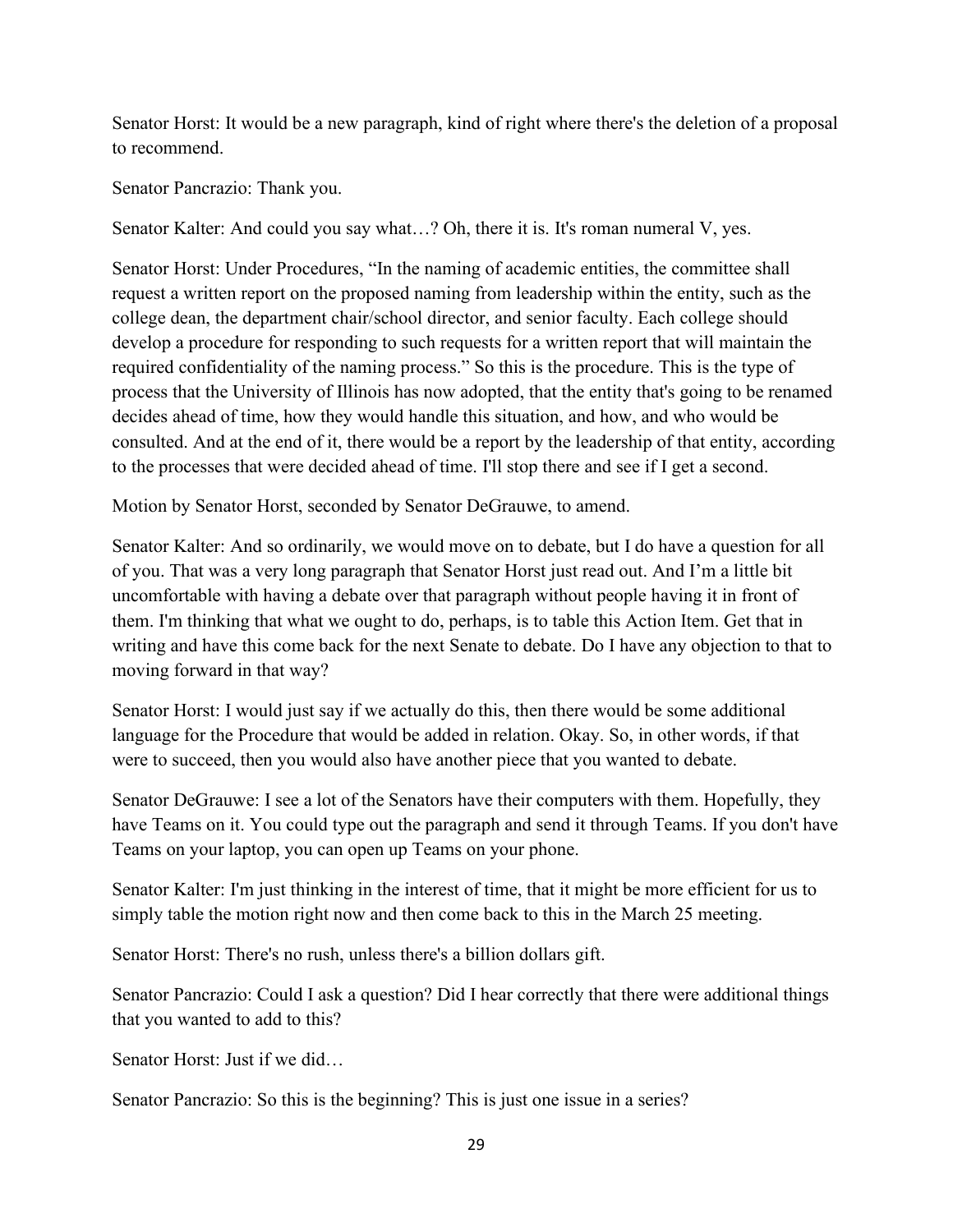Senator Horst: If we did add this language, then the additional piece would be to just say, "each proposal as is feasible shall be accompanied by a written report from the academic entity leadership if required." So, there's a list of things that are required for the application and the written report from the academic entity leadership, would be added to those lists. In V.C. and V.D.

Senator Pancrazio: But all of that is referenced in the paragraph that you're proposing be inserted. I mean the basic concept…

Senator Horst: This paragraph that I'm proposing would require a written report, and then the written report would be listed in…

Senator Pancrazio: Thank you.

Senator Horst: …what would be in the proposal.

Senator Pancrazio: Okay. Okay. I understand now.

Senator Kalter: All right. So I'm gonna look for a motion to table.

Motion by Senator Hollis, seconded by Senator Kosberg, to table.

# *02.01.18.19 Policy 7.4.1 Grants and Contracts CURRENT (Faculty Affairs Committee) 01.28.20.01 Policy 7.4.1 Grants and Contracts Markup (Faculty Affairs Committee) 01.28.20.02 Policy 7.4.1 Grants and Contracts Clean (Faculty Affairs Committee)*

Senator Crowley: I have to apologize that I was focused on our other issue. And so I'm not prepared to address this. Perhaps somebody else on the committee can help me out, clarifying what it is that we're addressing here. Is this the one that we put forward last time?

Senator Kalter: Yes. So, this was Grants and Contracts; it's now at the Action Item phase. We had Janet Goucher come in to answer the questions that didn't exist. And so, now we're moving this just onto the floor for debate and vote.

Senator Crowley: All right. Thank you for refreshing my memory.

Motion by Senator Crowley, on behalf of the Faculty Affairs Committee, to approve the revisions to the Grants and Contracts policy.

Senator Kalter: I have one item that I think is a very friendly amendment. The initiating body right now is listed as the AVP for Research; that position doesn't yet exist. It is the AVP for Research and Graduate Studies at this time. It may change at some point. We don't know. But I would suggest that we make that for now, Associate Vice President for Research and Graduate Studies. Does that sound good?

Senator Crowley: That's acceptable.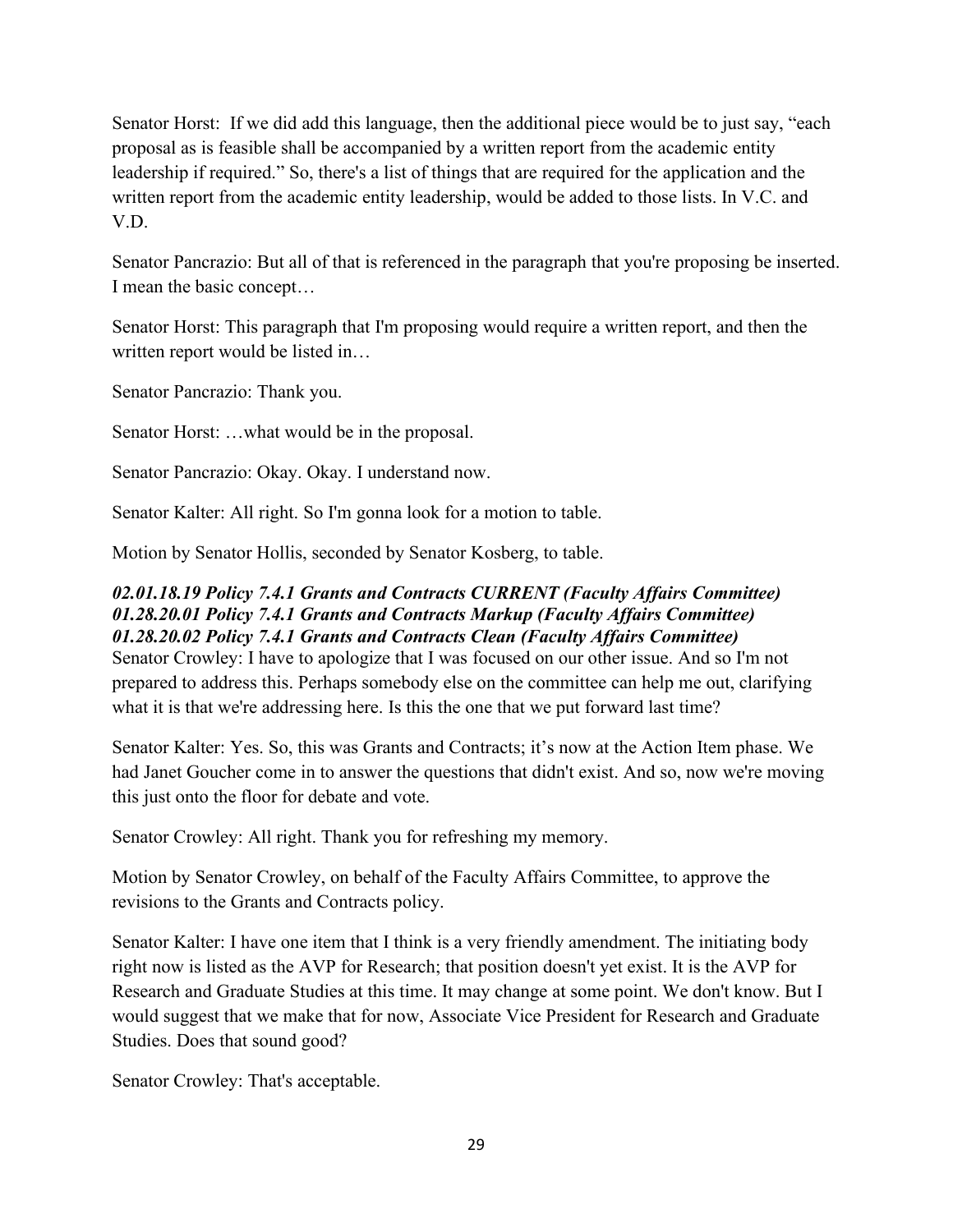The motion was unanimously approved, with the friendly amendment.

#### *08.19.02 Policy 2.1.14 Withdrawal Current Copy (Academic Affairs Committee) 02.20.20.03 Policy 2.1.14 Withdrawal policy MARK UP (Academic Affairs Committee) 02.20.20.04 Policy 2.1.14 Withdrawal policy CLEAN Copy (Academic Affairs Committee)*

Senator Nikolaou: This is the policy we had as an Information Item during our January 22 meeting, and we have incorporated the comments we received from the Senate floor. Some of them, they were more about providing clarification. So for example, for the first paragraph, we substituted saying that our students are encouraged to speak with their academic advisor and the Dean of Students, so that it is clear that they are not required to meet with the Dean of Students. Then, in the second to last paragraph, in that same page, we clarified that the return request is going to the Office of the University Registrar. Then in the last paragraph that you see on page one, we clarified that the grade for the WX refers to the specific courses and it is not for all the courses that you may have been taking during that semester. The biggest change, and that's what we had most of the comments, was about the, "or classroom disruption violations." So, thank you to the Dean of Students, John Davenport and Bradley Pearson for the information that they gave us. So, we looked at the Code of the Student Conduct to see either something specifically referring to classroom disruptions. So, the Code only refers to disruptions. And then, within the disruptions, there is another clause that talks about disruptions in research, or teaching, or other university activities. So, that is item 6.8.2.A in the Code of the Student Conduct. And then, we ask the Dean of Students to tell us if we have any data about how many of these disruptions we have, and during the last three years, we only had three cases for each year. But these three cases per year, it does mean that they refer to classroom disruptions, because the paragraph actually reads, "disrupting or obstructing, teaching, research, administrative or other university functions, including its public service functions or an off campus or other authorized non University activities when these activities take place on university property." So, the three allegations that they will present, it might be that they refer to disruption of research or disruption of administrative activities. Not necessarily disruptions in the classroom. And that's why the committee decided that it made sense to remove it from the policy. And also we talked with the Dean of Students, and they also said that there was no objection from their end.

And then we also thought that since the Classroom Disruption policy 4.1.17 was brought up, that it might be a good idea from the Academic Affairs Committee to look at it and see if we may need to make an adjustment for our next review cycle. So, that was the main things in the policy.

And then we just renamed the second section in the policy so that it is the Withdrawal from the University since we are withdrawing from all the courses. Another question we had was about the 12th week of classes. So, what we did is we looked at some other universities to see if we are far away, how different we are from these other universities. So, for example, U of I talks about 13 weeks. Eastern is the 11th week. Southern, Western, UIC, it is the 10th week. NIU is the eighth week. So, we are more on the upper end as to when the students can withdraw. And because we also have the clause that either any other extenuating circumstances that you can still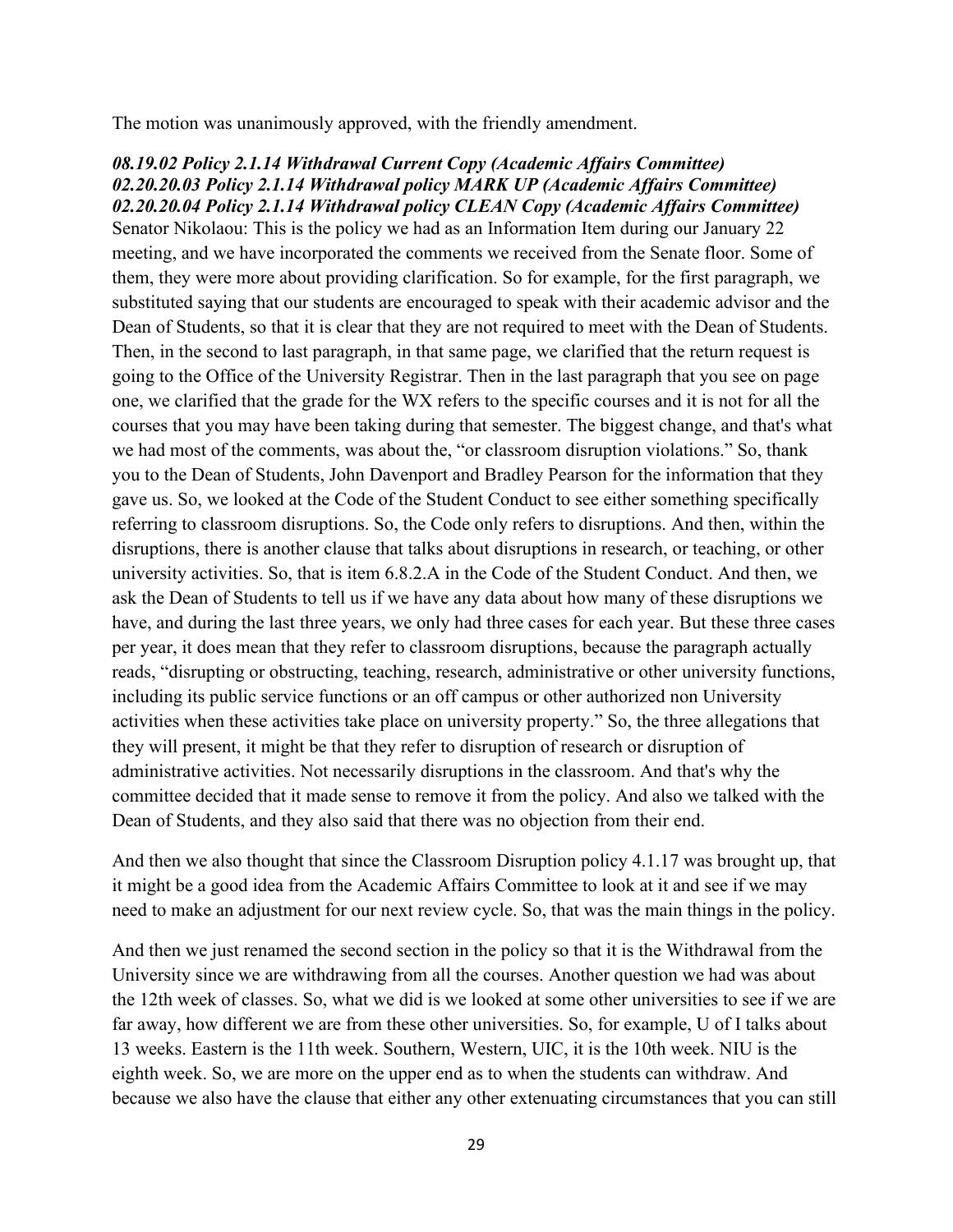apply for a late withdrawal. The committee decided to keep the 12th week since we are consistent with other universities in Illinois. The other change was that on page two, the third paragraph, we remove the last sentence, because it was not as clear in the policy. So now it reads much more clear about how these withdrawal guidelines work. And that's pretty much it. Oh, and also, at the end of the page two, we also remove the reference to our classroom disruption violations.

Motion by Senator Nikolaou, on behalf of the Academic Affairs Committee, to approve the changes to the Withdrawal Policy.

Senator DeGrauwe: So, for the WX for the academic integrity violations, that was changed for the first half, but it looks like for the withdrawal from the university is still very broad. So, I think it needs to be changed, saying that it's still for that class, even if you're withdrawing from the university, if you have academic integrity, it only affects that class and not the other classes that you're withdrawing from. And the way this is reading, you can take it either way. It's not specified. So in all honesty, you could probably just copy and paste the first paragraph and repost it down in the bottom one. It doesn't look like it wasn't changed like the first paragraph was.

Senator Nikolaou: So, you mean to just add in this course of the WX?

Senator DeGrauwe: Yeah. Something along the lines of in the course that the academic integrity violation is in, or something along those lines?

Senator Kalter: Senator DeGrauwe, I'm sorry, could you repeat that? I'm maybe not following on the pages. I'm on the markup. Are you on the mark up or the clean?

Senator DeGrauwe: I'm on the clean.

Senator Kalter: Oh. You're on the clean copy.

Senator DeGrauwe: Uh, it's the last paragraph in section two.

Senator Kalter: Oh, in section two. That's where I missed it. So, right now, it's the one that reads, "If a student has pending academic integrity violations a student's request for a grade of WX will be placed on hold until the alleged violation or violations have been resolved by Student Conduct and Conflict." Is it that sentence or the next one?

Senator DeGrauwe: It's pretty much that whole paragraph. It needs to say that it only is for the course that the academic violation it is from, that way you won't get F's in all of your courses if you withdraw from the university with one academic violation,

Senator Kalter: Okay.

Senator Nikolaou: And so in this paragraph, put after the WX to add in these courses, similar to the first paragraph.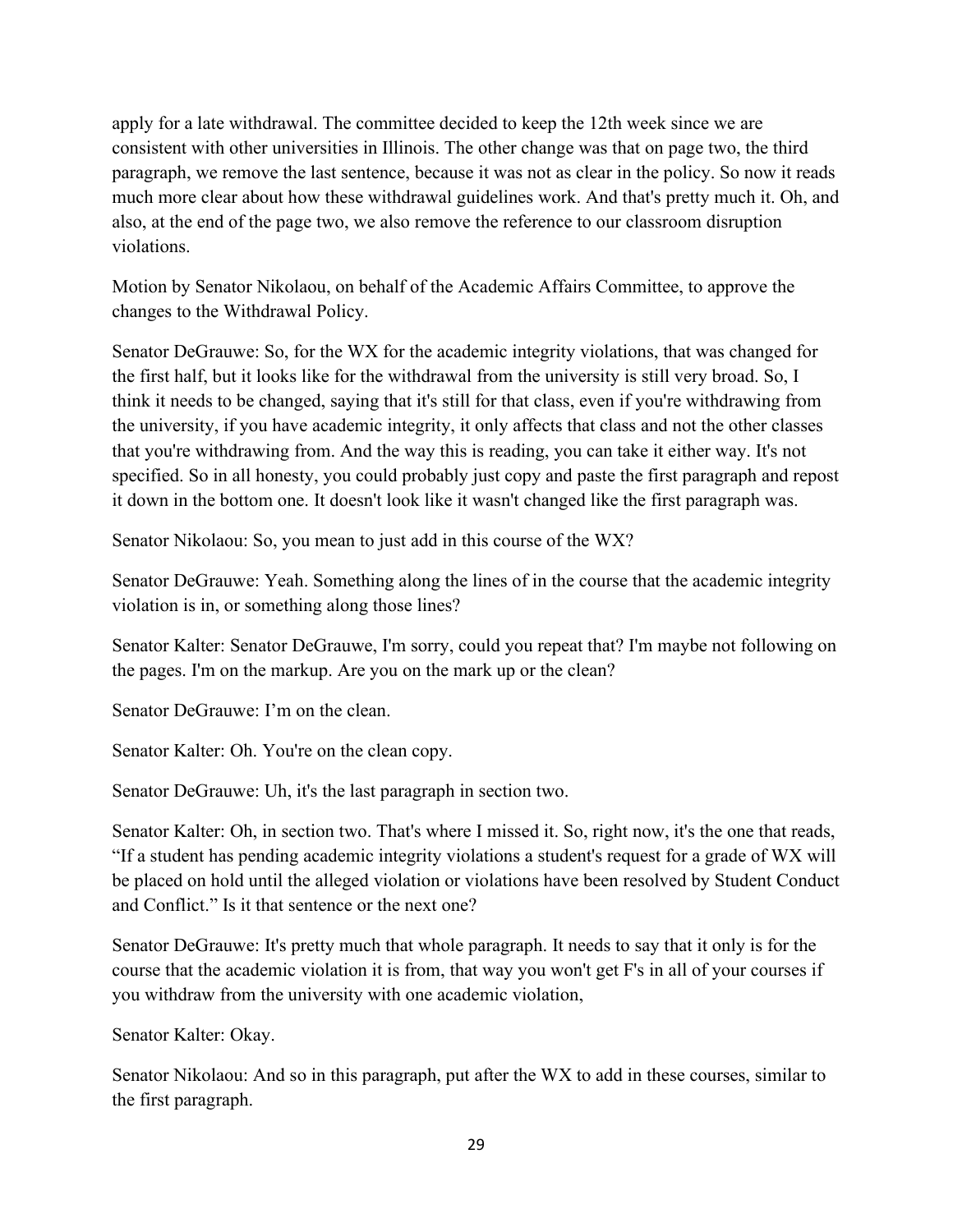Senator Kalter: So, you're in the second sentence, I think, Senator Nikolaou, "If the sanction is imposed a grade of WX in the course in question or…"

Senator Nikolaou: "… Or for a grade of WX in this course(s) will be placed on hold until the alleged violation(s) has been placed." So we've just adding in these cores parentheses s.

Senator Kalter: Wonderful. All right. So, you consider that a friendly amendment, clearly.

Senator Nikolaou: Yes.

Senator Kalter: Further questions, or debate, I should say?

Senator Noel-Elkins: I gave Dr. Davenport about a one hour heads up to see if he could find an answer to this question, so he may not have an answer yet. My question is, then there's a related follow up question. Do we know approximately how long it's taking CCR right now to adjudicate academic misconduct cases? So, essentially, how long would a student have to wait before they would know whether their academic misconduct case is resolved?

Dr. Davenport: At this point, it could be anywhere from one to three weeks. It's hard to come up with an average because the entire process could take up to three weeks that go to a hearing, not agree to the sanctions at the hearing, or go to an appeal, go to a board hearing and appeal that. So, if a student took every bit of time allowed to them in the process, it can be up to three weeks. We have had some cases that have been involved, because of the nature of them, and the level of them, involved participation by General Counsel, and those have taken up to a month. On average about a week and a half. But there are some that have gone, we've had several in the last semester that have gone three to four weeks.

Senator Noel-Elkins: So my follow up question, and I don't know that this is under Dr. Davenport's area to answer, is how does this then relate to a student's ability to recover tuition charges? Should the adjudication process last longer than the student accounts deadlines for receiving refunds? And if the student is found not in violation, is it going to be backdated, and they, are they then going to then recover those charges? And again, I don't know if you can answer that.

Dr. Davenport: I can say in several other instance if it's due to the process that has moved a student beyond the deadlines, we've worked in Student Accounts in their appropriate offices have been great with allowing us to, we asked them, because of these circumstances, we would ask you to backdate this withdrawal, this thing, to this particular day. And to this point, we've never been denied for that request.

Senator Noel-Elkins: Thank you.

Senator Kalter: Do we have further debate?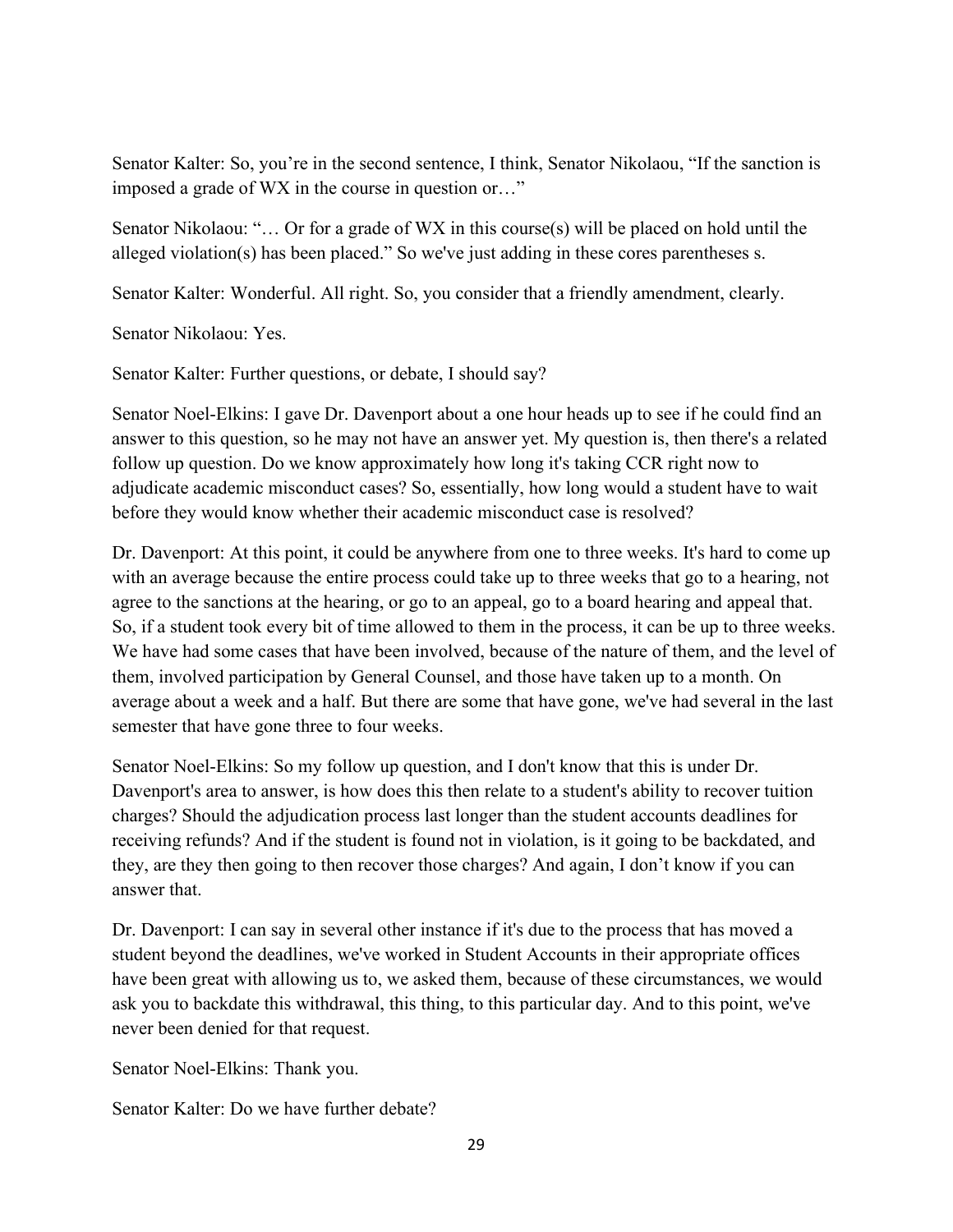Senator Wall: I made this point previously about that section that we're talking about with the grade of WX. And I was just wondering if we could further discuss why it is necessary to… for the potential for a failing grade rather than a WX to be given by the professor. Why it is necessary to have academic based sanctions, as well as SCCR based sanctions, placed upon a student. So, to me, this policy reads that academic integrity violations will have the potential for two sanctions to be placed: one from student conduct, and then another from the professor's willful F that they might give the student. I just don't understand as to why this policy needs to include the academic component in there. I don't think that… That was my initial point that I made last time. I don't know that it was given consideration, because to me, if SCCR is already a body and a committee that is making these decisions, why one professor should be allowed to make a potentially biased decision on a student's academic performance. And while I do understand the severity of academic integrity violations, I just do think that that is an important component to this, is that as SCCR is like a group of people, it's not one person making decision, whereas the professor could potentially have a known bias that there's no way to really check that. And that's the point I'd like to make is that consideration be made for that.

Senator Kalter: So, since it was the preference of the committee to put this in under Action, I'm going to take your comment as an argument against that change, and ask if we have people who want to argue in favor of that, of that change.

Senator Nikolaou: Just to clarify, if there is a case of an academic integrity violation, it's not that I'm going to fail the student, it will have to go through the appropriate channels, decide if it was an academic, if it was, you know, they copied an exam or they copied an assignment. And then if they are the SCCR find that yes, indeed, it was an academic integrity, then the sanction is going to be imposed. So, myself as an instructor, I cannot say I'm going to fail you if the body says that you have not been found guilty for the academic integrity violation.

Senator Wall: So, I guess my question response to that is the specific sanctions that we're talking about what are those? Could you provide an example of a sanction? These depends on I think there are four different levels. And probably, John, would know better, what are the four levels.

Dr. Davenport: A sanction could involve a censure. A sanction could involve going with the grade being suggested by the faculty member if it is determined that this is multiple instances of this type of academic integrity violation; it could be suspension, or things like that. So, yeah, it could be any one of those levels depending on the amount, the number of times, the severity of the case, and we're in a particular program, some of this, and these incidences may have occur. But to echo what was stated, SCCR doesn't have the ability or the right to assign grades. And so, in a lot of ways for protection of the students. And so, if a faculty member accuses them of an academic integrity violation, the student believes that they were not in violation, if SCCR, if they decided that there was no academic integrity violation and there isn't going to be a failing grade assigned.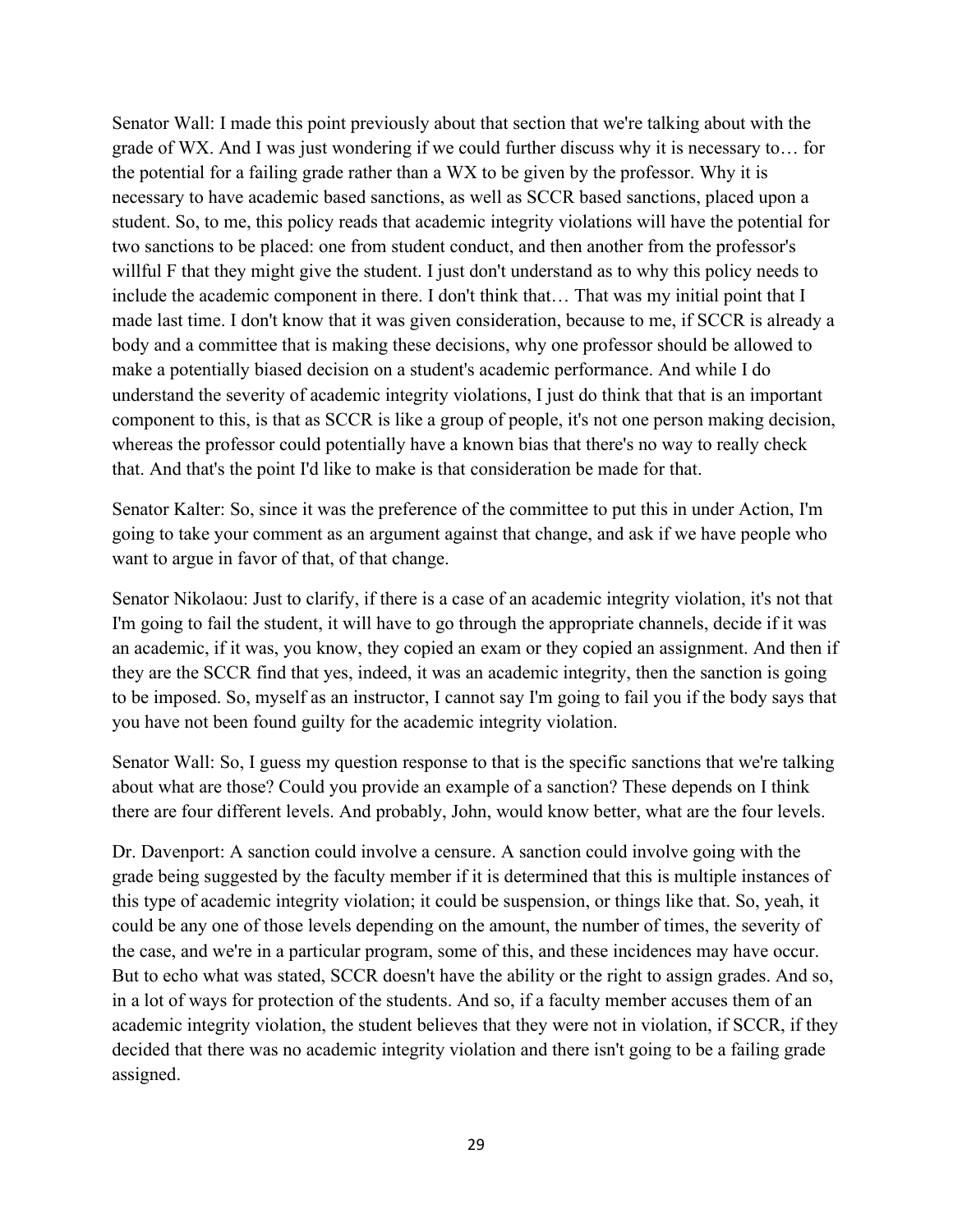Senator Wall: I guess my point to what you just said is, if suspension is the sanction imposed, the faculty member is also allowed to assign an F, correct, based on how this policy is written?

## Dr. Davenport: Yes.

Senator Wall: So, that's what I'm saying, in terms of this double sanction. Not only are they capable of suspending, but you're also capable of changing the student's GPA. I'm just arguing that potentially should those academic… like, I'm fine with one or the other, but maybe not both. Or just a discussion of that. I think that that's the not necessarily the purpose of that, or I don't think that was your intention with this. But I think that the way it's worded reads that it's that sanction, in addition to academic sanctions placed by the singular professor: SCCR can decide for a suspension and the professor can decide to give an F.

Senator Nikolaou: Okay. So, it is not an additional one. Because if you go on the online system, for example, it says you are alleging that the student has an academic conduct violation. What are the actions you are proposing? And there are four different levels. So, the first one, I think it was where they said, just a meeting to, like, to reprimand the student, and explain why this is a concern, and so on. So, the second one was more of a written reprimand to the student. The third one was… I think the fourth one was the suspension. And I don't remember what it was the third one. So, it depends on how severe the academic integrity violation was. And then, what the specific instructor is recommending. He doesn't mean that they are going to follow that choice that the instructor is making, then the SCCR is going to say, okay, you have the violation. Then you need to repeat, for example, the assignment that you are accused of.

Senator Pancrazio: Yes, I'm agreeing with that, Senator Nikolaou here, is that there is a recommendation when a faculty member fills out something like for plagiarism or something like that. We put the reasons why we believe so, attach the additional supporting evidence, and then make a recommendation. And usually those recommendations are based on if this is a first offense, a second offense and a third offense. So, when you're talking about suspension, you're talking about something that isn't repeated as well. Or there's some additional circumstance, aggravated to circumstances. So, as a faculty member, I think it's very important that we really emphasize the academic integrity. We're not… if someone is not turning in their own work, we're really not educating the person. So, I would stand at, that that is an important aspect, and is very much part of that culture. And then recommend to students that really, that they really need to be very careful and being able to make the distinction of between intentional and just fret, that's what's called the freshmen faux pas, where they just forget to make a citation, we take that into consideration as that part of that process. But when we get into the serious things, it's because it has been repeated.

Senator Kalter: Further debate? (Pause) I'm just going to say it in a slightly different way. I would actually think about it, Senator Wall, as the academic penalty is primary and the other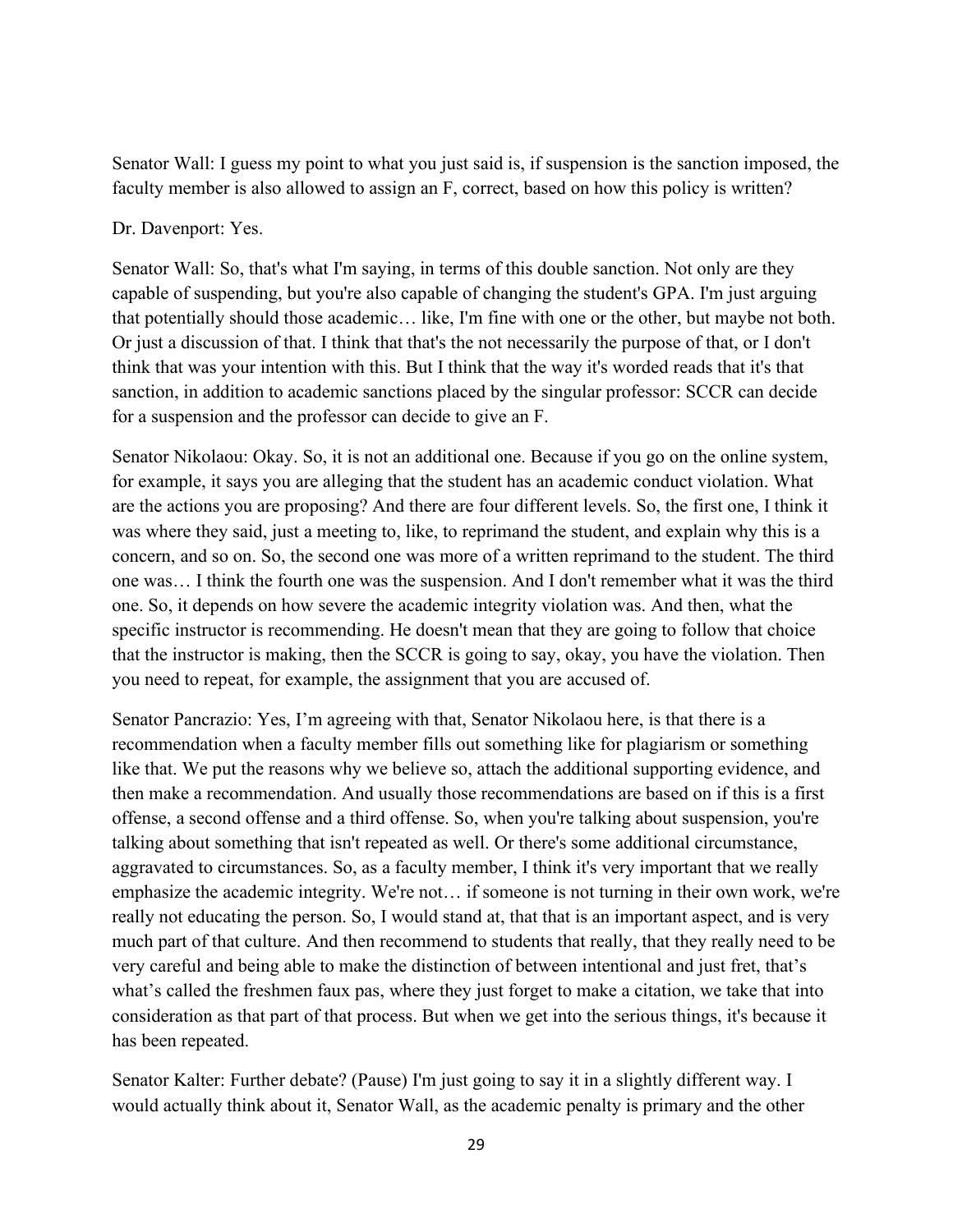stuff is additional, rather than that the other stuff is first and then there's also on top of that, an academic penalty. I had an instance in another institution where several people colluded with one another on a final exam, and we caught them in the middle of the exam looking at stuff. They should not pass that course when they're doing something like that, right? Now, whether they should get suspended, or have other types of penalties, educational, or what have you is, I think, another question. But it's really about, did you earn a passing grade in the course, and if you are found guilty of having, you know, having violated academic integrity, there is a fairly significant question about whether you have earned that grade in that course.

Senator Wall: I would push back to that, only on the point that we're not talking about the difference between a passing and failing. We're talking about the difference between a failing grade and a grade that is a WX, which has effectively no effect. Right? So I'm saying that academic sanctions, such as suspension, do not need to be in addition to a failing grade when the other option, the ulterior option is just a withdrawal from the course. I agree with you. I don't think they should pass the class. We're not talking about passing classes here. We're talking about failure or WX. I just don't think that failure affecting a student's GPA permanently, as well as suspension, sanctions such as suspension, which Dr. Davenport already addressed as being in addition to. I don't know if those are necessarily two components that need to be intertwined with one another. And that's, that's I guess, the argument I'm making, but I take your point.

Senator Kalter: Thank you. Do we have further debate?

Dr. Davenport: If I could make a point to clarify, because I understand Senator Wall's question. What would happen is, and I tried to go from least to the most severe to give that sense of the four levels. I understand what you're saying. And in most cases, we try to adhere to the recommendations. The case where a suspension or even expulsion would take into place was if there were factors that are in evidence to SCCR that the faculty member isn't aware of. And so, if in the class that, you know, the grade of course, the appropriate grade will be an F for failing grade on that exam, or that class. But if the professor's… the faculty member is only aware of what happens in their class. If in the process of multiple instructors have submitted information, and this has been, the student has received failing grades in other classes for the same things, of which the faculty members isn't aware, and SCCR happens to be aware of that, this is a pattern, this is a fourth class in a row that this has happened. That's when something…it would be an additional section but that's when it would be applied. Because that would be something that wouldn't be in evidence to the faculty member in that particular case. That is extremely rare. But again, I was just trying to give, you know, an example of all four levels. And so, that would be a case where there'd be something else. But that would be because… the reason for that, the factors involved in that would be things that that current faculty member might not even be aware of, because it could have occurred in four different classes. And so, in that situation, it would be two things, but it's a very extreme circumstance, that has to be evidence that the student is demonstrating such a disregard for the academic integrity policies that we feel the separation from the university for a period of time might be necessary. So, hope that clarifies.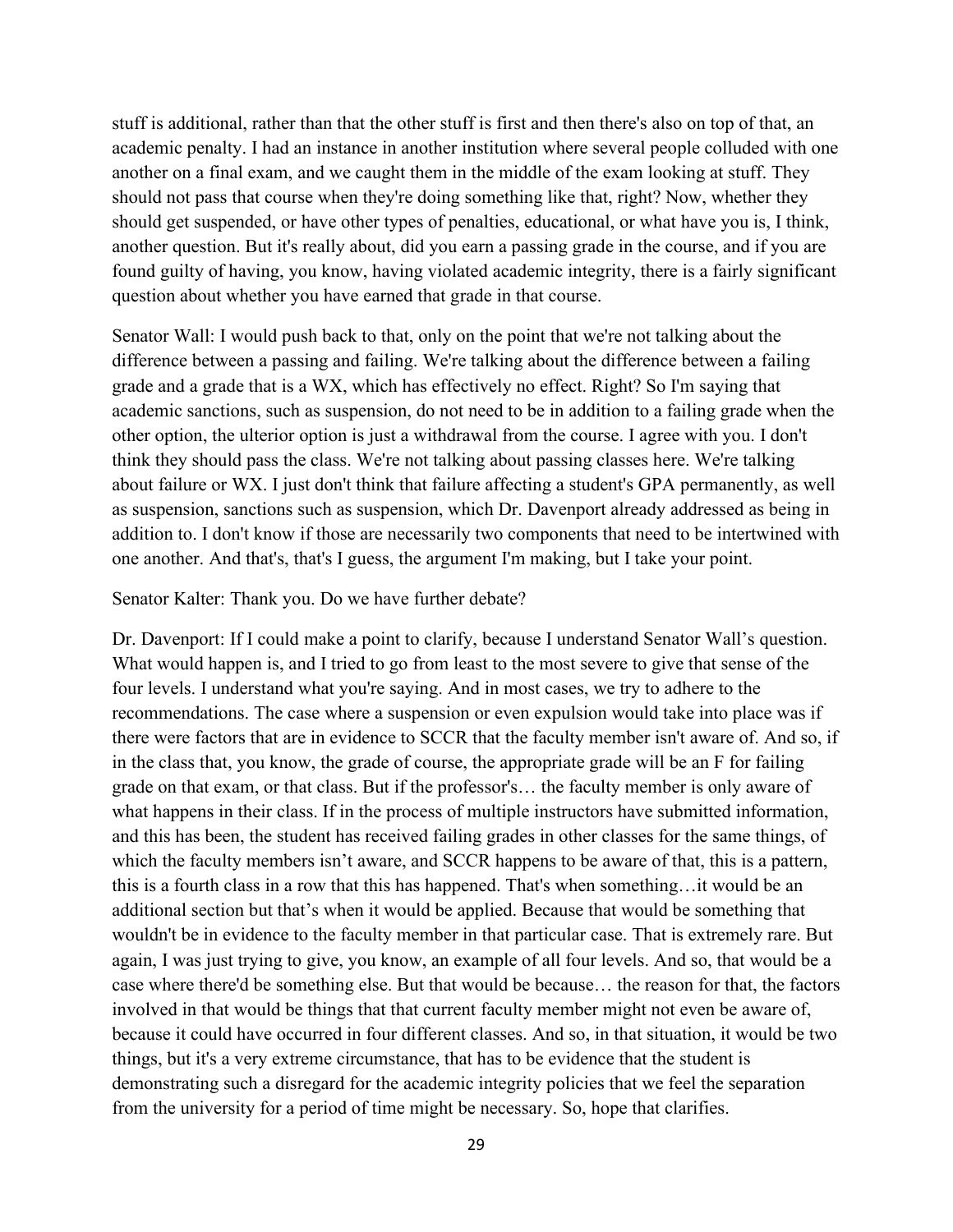Senator Meyers: I would just also add in response to Senator Wall's original comment about the potential for faculty bias is that if the grade of F is awarded, and it's biased, and it's not warranted, there's procedures for students to appeal that.

Senator Kalter: Thank you. That's the Final Course Grade Challenge policy, I believe.

The motion was unanimously approved.

#### *Information Items:*

## *02.11.20.04 Alcohol Policy Current Copy (General Counsel) 02.10.20.01 Alcohol policy Mark Up (General Counsel) 02.10.20.02 Alcohol policy Clean Copy (General Counsel)*

Senator Kalter: We have now an Information Item that is sort of unusual. The Alcohol policy would ordinarily go through the Rules Committee. The Rules Committee has a lot to do in the next couple of sessions. And because General Counsel is changing this in a way that essentially Dr. Dietz will be needing to sign off on changes before fall semester, tailgating season and that kind of thing, because it is the Alcohol policy, the Executive Committee put this straight to the floor rather than putting it through a committee. This is kind of an unusual thing, but looking to get Information Item feedback on the changes for the Alcohol policy, and then we will decide once we hear the feedback, whether or not this can move forward as an Action Item at the next meeting, or whether something else needs to happen, including it going to a committee. So, do we have, and I… I was thinking that we were going to have legal counsel here, but it looks like Wendy Smith is not here tonight. So, I'm wondering if we have in her absence, do we have questions, comments, concerns, suggestions for this one?

Senator DeGrauwe: My only concern is, I guess it's number one under the following regulations. So, it's saying that no students, or RSO, or other student groups, will be allowed to hold events where alcohol beverages are served. etc. And I feel like that's a very broad statement. I can understand why, because most students on campus, traditional students, most of us are under 21 at the time, but there are certain organizations like the Veterans Organization, where if you're a veteran and you're going to college, you're more than likely over 21. And if they are having an event, they can't have alcohol or things like that. So, I wonder if this is too broad, and it's not allowing any sort of leeway with that for specific groups that a majority, if not all of their members are over the age of legal consumption.

Senator Kalter: I'm actually going to ask Dr. Davenport, since he was involved in the discussions about that, if you have any comments about Senator DeGrauwe's comment.

Dr. Davenport: Actually, at this point, I don't. I can certainly take that down and share that with legal counsel, if that's a concern. But, yeah, at this point, I don't have anything else to contribute really to that particular bullet point.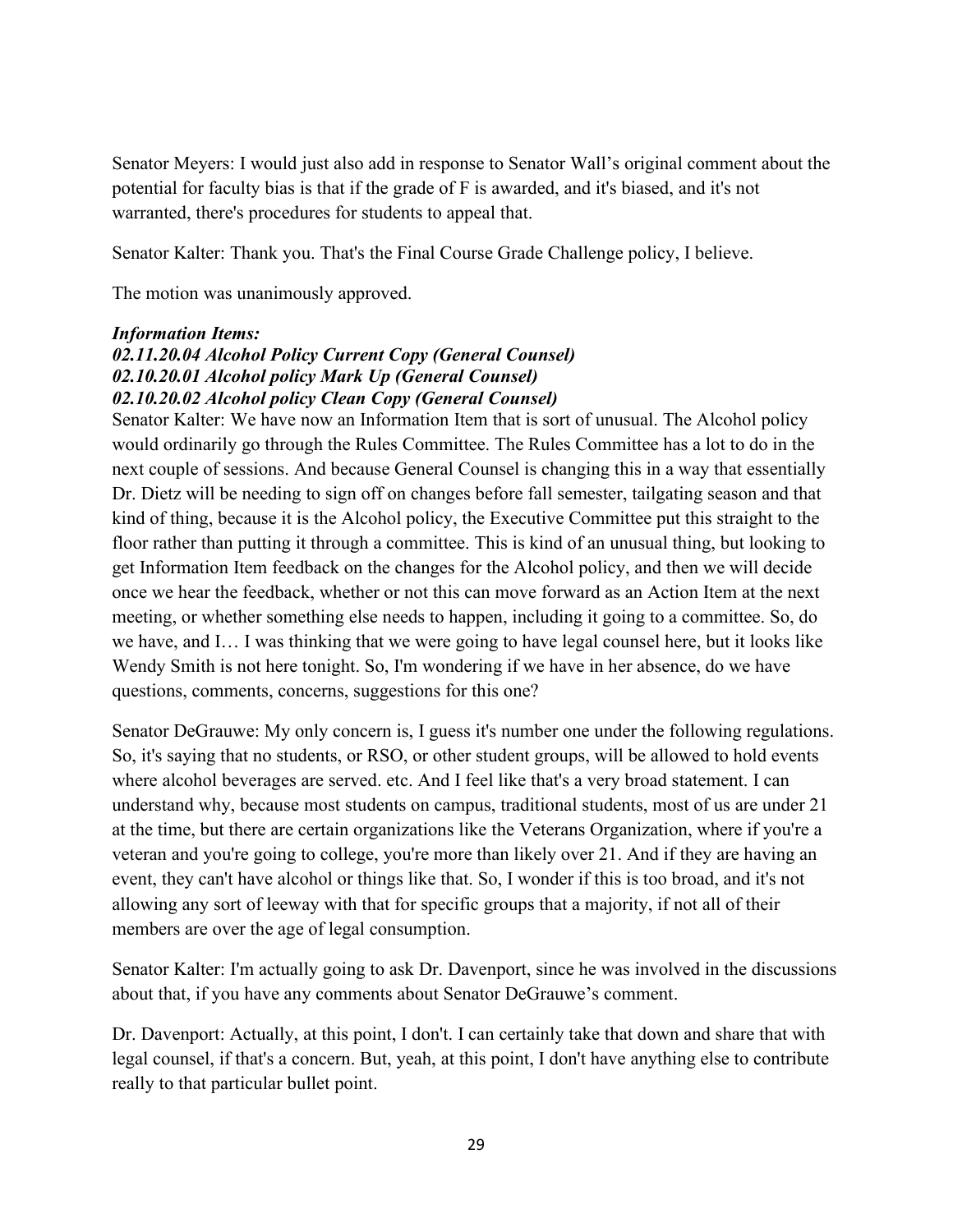Senator Kalter: Okay, thank you. Other comments, questions, concerns about the proposed changes?

Senator Baur: I was just gonna add on that, graduate students are another example of a group that, you know, should be able to have whatever, tailgater, or whatever.

Senator Kalter: So, for example, the Graduate Student Association, which is an RSO, might be an issue there.

Senator Baur: Right.

Senator Kalter: Okay. Thank you. Other questions, comments, concerns, suggestions?

Senator Nikolaou: I'm on the markup. On page two, four. I had a question, because it says the procedures for resale serving of alcoholic beverages events can be obtained by contacting the BSC event planner handling the coordination of the event. So, this suggests that the procedures may be different based on the event planner who is handling the event. So, we don't have common procedures no matter who is the coordinator of this event. So, that's one question I had over there.

Then on page three, I guess it's item nine, where he talks about the sponsor and how they are responsible for ensuring the sale or serving alcohol beverages, and then says, "…and the demeanor of the participants and their invited guests are in accordance with state law and university policies." So for that part where it says, "…the demeanor of the participants and their invited guests…," so I'm thinking if I was hired as the server, how can I be held responsible for the demeanor of someone who is participating in the event? How can I have liability, I'm just hired to serve whatever it is that I'm serving.

And on page four, where it gives the time limit in the first bullet point, I was just wondering, what happens if we have an hour long event, and let's say that everyone in this event, they want to get an alcoholic drink. So, there is the long line, and then in the 30 minutes, it stops. What happened with those who are in line? Are they still allowed to continue getting the drink? Or they say, okay, no, closed because we are 30 minutes before the closing of the event. And then, I had some other smaller items that I can just send.

Senator Kalter: So, thank you. The one that you just said seems to me perhaps to be a wording problem or something that they haven't thought of in terms of how to put that in. And the same a little bit for the first one that you mentioned, that perhaps rewording that is what you're suggesting, so that it does not imply an inconsistency. In other words, that it's the Bone's policy and not the event planner's decision is what you're saying there. Right?

Senator Nikolaou: Yeah.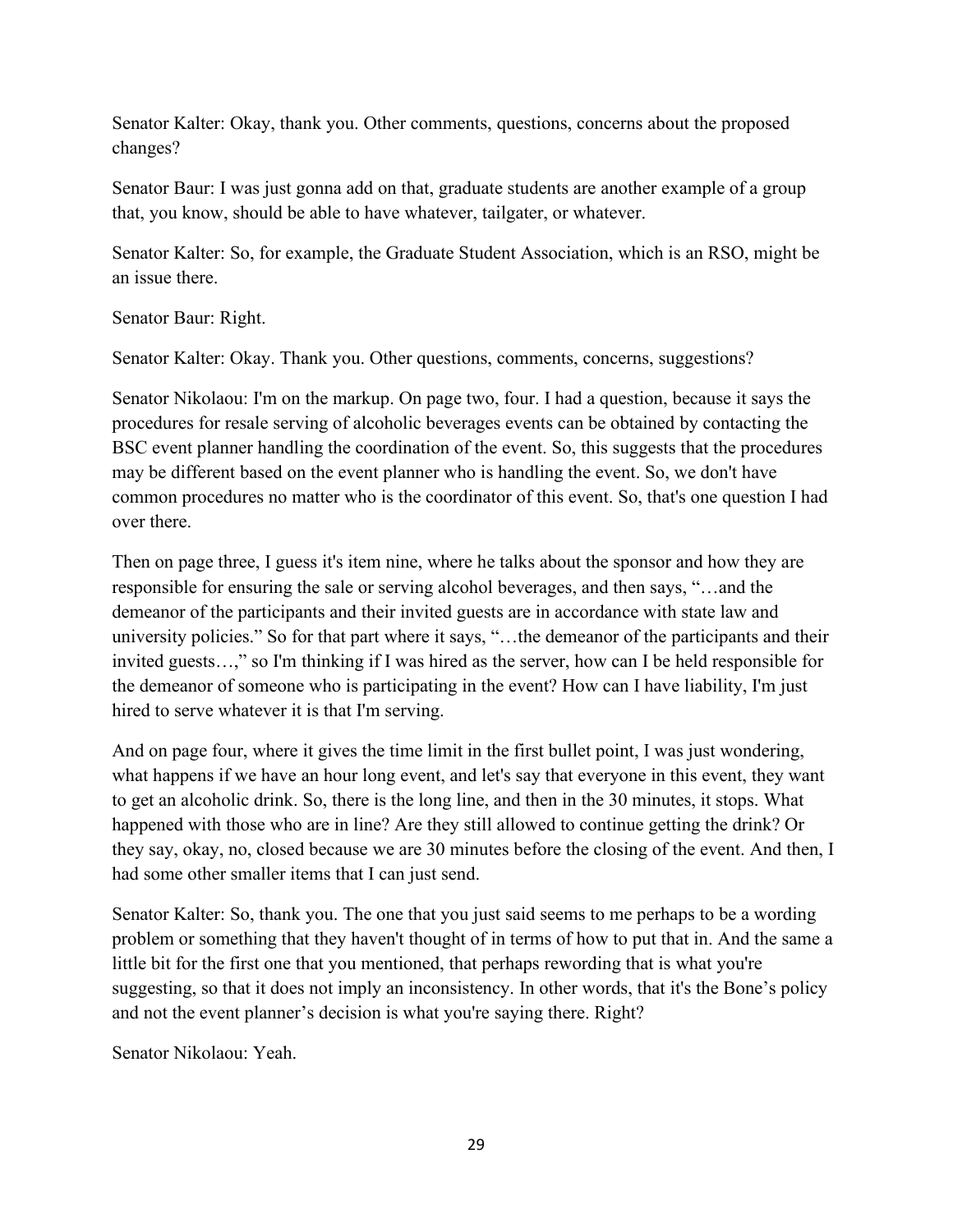Senator Kalter: And, and I'm very glad that you mentioned the one in number nine, because I had a problem with that wording as well. That how can somebody be responsible for the demeanor of another? Do we have other questions, comments?

Senator Kupitz: Yes. So what are the precautions that are going to take place if someone gets out of hand? Is Illinois State Police going to be called? Are there going to be breathalyzers on like the side of the event? Like what's going to happen if someone drinks too much? How are we gonna know? And like, as Senator Nikolaou was saying, like, how are servers gonna hold these people responsible? That's what I want to know.

Senator Kalter: I don't know if any of the administrators here have an answer to that right now. I'm thinking that we need Wendy Smith to answer that part.

Senator DeGrauwe: Going off of that, underneath the tailgating spot, it says, "Illinois State Police may be contacted for suspected violations of state law or university policy." I'm not sure if that needs to be in another place. That way, it doesn't only fall under tailgating. Maybe that should be its own topic under this policy. And going off of that, does the university still own apartments? Do we still have students living in university apartments?

# (inaudible)

Senator DeGrauwe: Okay. And then, my last thing, the bullet points are just really off in a lot of places. So specifically the venues, which are on page four of the clean copy, or page four of the markup copy. It's the venues of Illinois State campus where alcoholic beverages may be served are Alumni Center. And if you go down, there's one that says the University Art Galleries and the next bullet point Ewing Manor. Next bullet point and next bullet point. They're just messed up. So, they need to be fixed.

Senator Kalter: Gotcha. Thank you for that one. You asked about the apartment living just to make sure that that made sense.

Senator DeGrauwe: No. I just wasn't sure if we still offer that housing because if we didn't, I wasn't sure why it was still in the policy.

Senator Kalter: To strike the word apartment living, but since we do have people there, it was moved. Okay. Further questions, comments? All right, seeing none, we will collect those. Yes. Sorry.

Senator DeGrauwe: I do actually have a question. Have we ever thought, and I know this is probably a question for the student policy, the Student Code of Conduct Committee. Have we ever considered the option of allowing legal age of consumption, so 21 year old students or over, that are living in Cardinal Courts who do have their own mini fridge in their own room which they can lock. I'm not sure if we've ever considered that. Because I don't understand if you live in Cardinal Courts, that's more of an apartment style living. Although, it is ISU campus related, you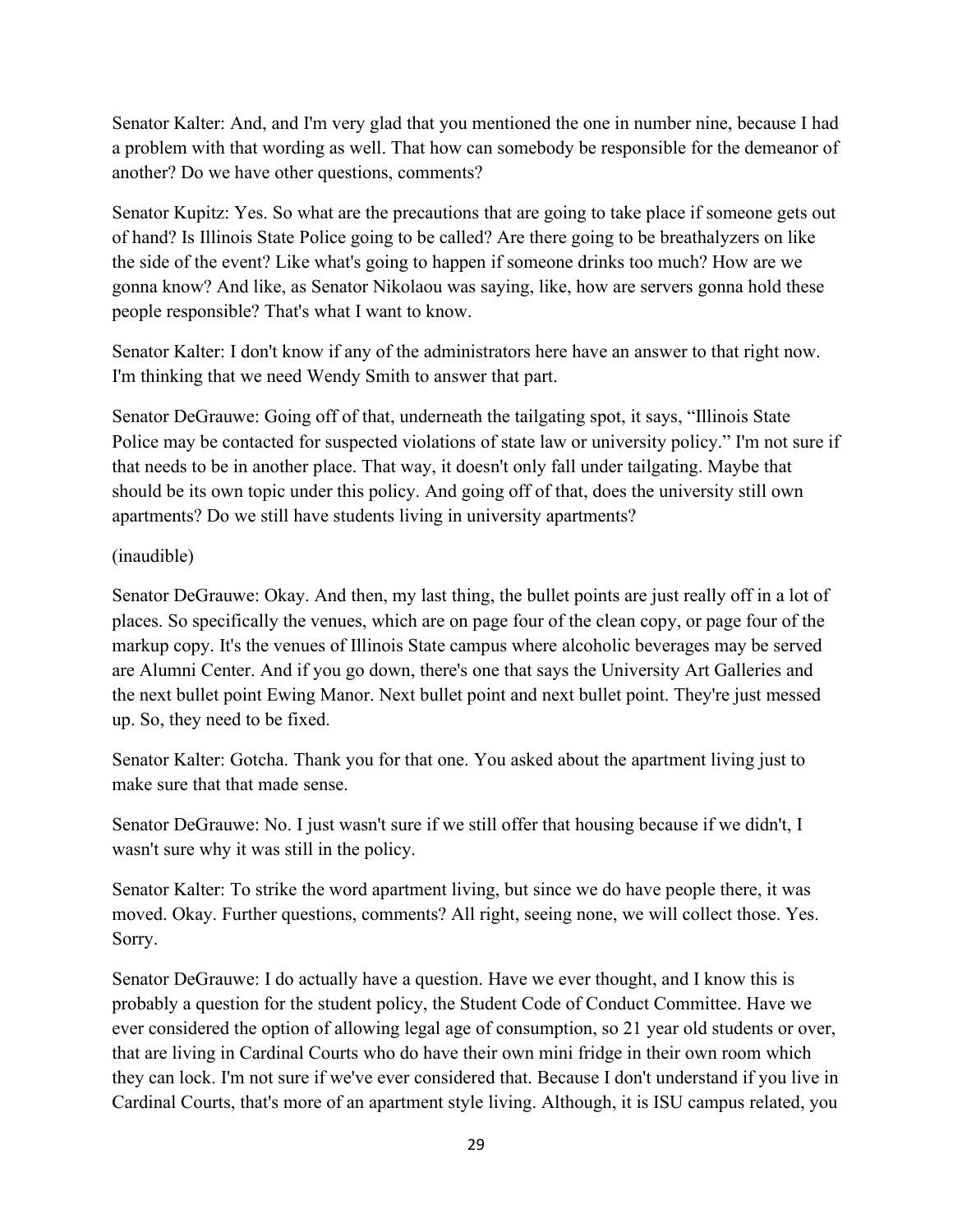can have your own lock, and you have your own locked room. And I don't understand why you wouldn't be able to have beverages in your own mini fridge in your room.

Senator Kalter: I'm going to pitch that to Senator Johnson.

Senator Johnson: I think based on the history of who's really occupied the spaces within that facility, it's been predominantly sophomores. We've really not had enough room on campus for juniors and seniors. In particular, seniors are folks who would be 21 and over.

Senator DeGrauwe: Well, I would argue that, because I was a 21 year old freshman that lived in Cardinal Court. So, my thing is there might not, like the majority might not fall under those circumstances, but there might be someone like me, so I don't understand why we wouldn't be able to have a small policy like that for those outliers?

Senator Johnson: And again, for those outliers, there's apartment style living where we do allow that. So, you can choose those type of options.

Senator Horst: I was just gonna say, I recall an extensive conversation in Rules in like 2014, with Farzaneh Fazel being chair, and we talked a lot about fridges, and exactly what you were proposing, but at the end of the day, it didn't work. We couldn't make it work. And Cera could maybe dig up those conversations for you.

Senator DeGrauwe: That was six years ago.

Senator Horst: I'm just saying it did at one point Rules did consider that.

Senator Pancrazio: Yeah. I think the comment that people were talking about, about number nine, about demeanor, it took me a second, I was looking it up. And I'm reading here it says, "It is the law in all the United States to refuse service to someone who is visibly intoxicated." This is standard bar rule. And it was in the old policy as well. And I think that that's what this refers to. Responsible bartenders will refuse service to someone in that condition. The logic is not to throw gasoline on a fire, and typically that's the same standard they use in airlines, if someone is already visibly intoxicated, at their limit, they have that right to refuse.

Senator Kalter: So, given the differences in the wordings of those, would you suggest, Senator Pancrazio, that we might want to change the word demeanor to something that is more in conformity with what you just read.

Senator Pancrazio: I've worked in a bar. I know what it meant. I didn't have any difficulty with it. We knew when to cut them off. We knew when to tell them, time to get up, get them a taxi. So, I understood it. So, I mean, but if people feel that way. I think that's fine.

Senator Kupitz: Yes. I just want to say on top of Senator Degrauwe, I'm a former student of Southern Illinois University at Carbondale. And I know they had a rule where if you were 21 years of age, and you had your own apartment style living, they had a rule where you could have,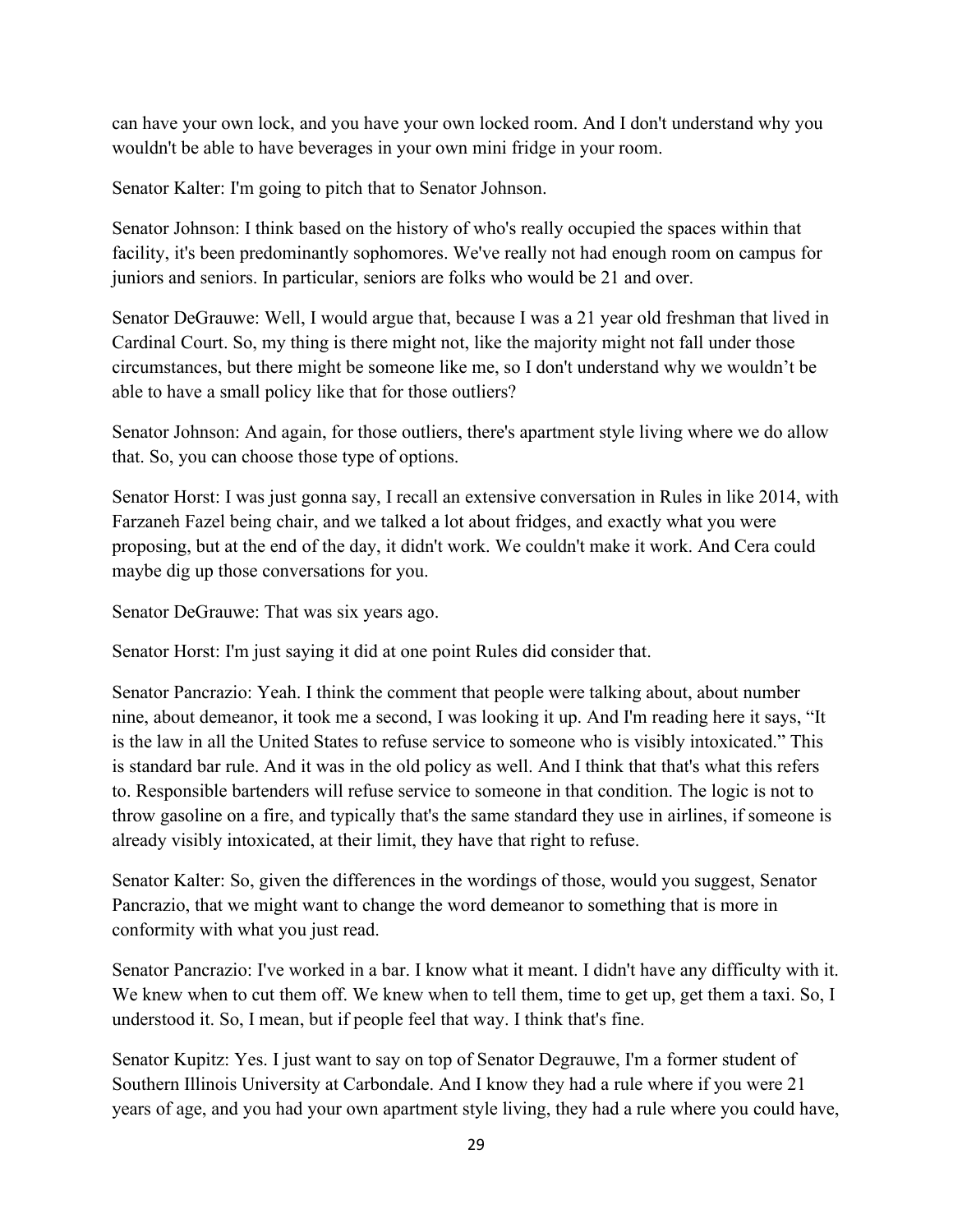you could possess alcohol if it was in a mini fridge, and they were pretty successful with that. So, I know it's not the case at ISU, but other schools are doing it, and they're turning out fine with it. Just to put that on the table.

Senator DeGrauwe: Just a point of inquiry, is this policy going to go to the Rules Committee to do a cleanup? Or are we just going to get a cleanup next month?

Senator Kalter: Well, Exec will talk about that. We may send it just to Legal to respond. So, we'll get a transcript of this, you know, this piece of the minutes, and send it to them, and then talk about whether it needs to go through a committee, or if it can just come back to the floor for, as an Action Item with changes made, and that kind of thing. Yep. Further comments, questions? All right. Seeing none.

# *01.23.20.05 - Policy 1.6 Religious Observances CURRENT Copy (Academic Affairs Committee)*

# *02.25.20.01 - Policy 1.6 Religious Accommodations AAC MARK UP (Academic Affairs Committee)*

# *02.20.20.02- Policy 1.6 Religious Accommodations CLEAN Copy (Academic Affairs Committee)*

Senator Nikolaou: So, this is a policy that was distributed for review last year, but due to the change in the OEOA office with Tony Walesby leaving and Jeff Lange serving as the interim director, we didn't get the changes until the mid October. So, we got a copy that went through OEOA and Legal, and then the committee made some changes. It went back to Legal, the OEOA looked at it again. So, what you see in front of you, the main change is that we split it for the student accommodations and the employee accommodations. When we're talking about the student accommodations, it was added that the requests are going to go to the Student Access and Accommodation Services Office. And then, any appeals, they are going to go to the OEOA. And then, when we talk about the employee accommodations, the requests go to the OEOA office, and then any appeals are going to go to the director of the OEOA office. That's one of the changes.

The other one was the use of the wording "undue hardship on the university." The first time that we saw it in the committee, we were not really in favor of the wording hardship. But then Legal told us that it is the actual legal term that it is used, when we are talking about religious accommodations. Because initially we were thinking to include something about changes that may fundamentally alter the education environment, but then Legal told us that these are changes that the Office of Student Access and Accommodation may face. So, if I need an accommodation that doesn't have to do with religious aspects, so if I need more time for my exams, this is more of a semester long change that's going to take place. But if I need a change because I need to observe a holiday, and I know that this holiday is on that specific day. This is more of a short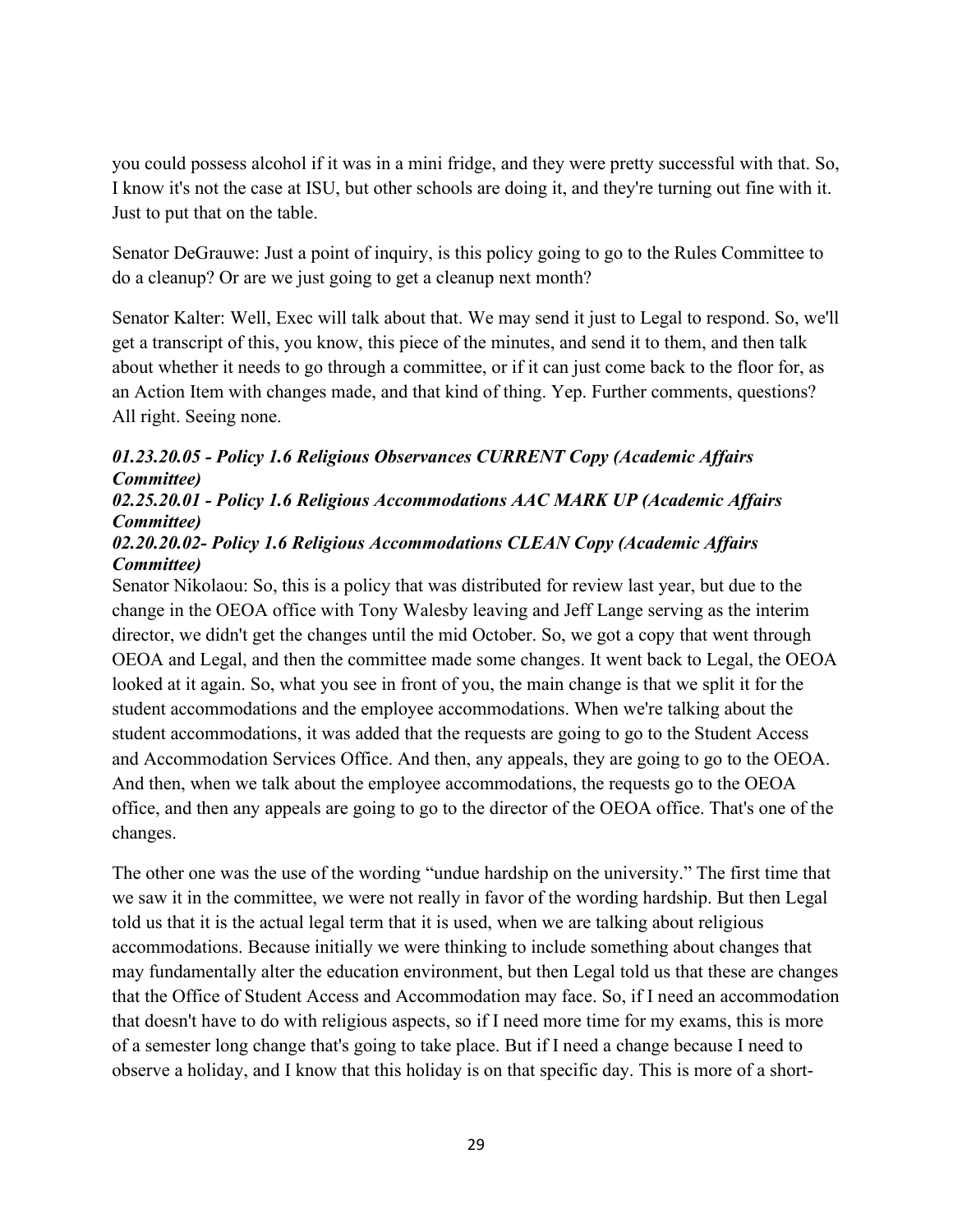term change, and that's why it is an undue hardship. And again, that was the legal term. I cannot say anything else about that.

Then we also aligned the time period, so that we state now that as soon as possible a student or an employee knows that they may want they may need a religious accommodation, they should make the request. But not later than 10 business days. So, we made it consistent for both groups.

And one question we received from Exec was if you look under employee religious accommodations, the first sentence where it says, "A reasonable religious accommodation is a change in the work environment, or a change in the way a task and/or a responsibility's performed, that enables an employee to participate in the religious practice…" etc. The question was, if we want to include something there about when a task is going to be performed. So, for example, if I need to pray at a specific time period because of my religion, this is going to change when I can perform the task. And also, whether a task is going to be performed. So for example, if I cannot handle pork, or if I cannot serve pork, or even if I work in the Student Health Services, and there are certain activities I cannot perform because of my religion. So, we talked about it in the committee, and then we also talked with General Counsel. And we thought that these, the whether and the when, it's going to be captured by the change in the work environment. So that the change, it's going to take into consideration when you're going to perform the task, and whether a task is going to be performed.

And then another question we got from Exec was, if you're in the markup, it is totally at the bottom of the first page and towards the beginning of the second page, where it says, if accommodations cannot be granted, employees may use vacation or dock time consistent with the university policy to observe the event. So, the question was, that part, if accommodation cannot be made, if it is consistent with the actual policy itself. So, we asked the General Counsel why an accommodation might not be able to be made. Unfortunately, Wendy could not make it today, because she was going to provide some examples, what this case might be in an email and the response that she gave me was that the ability to allow an employee to use vacation time is consistent with Equal Employment Opportunity Commission guidance if the vacation's approved. She doesn't necessarily have examples from other universities, but said I can provide examples when I came here. And then, for example, the EEOC does not require an employer to violate seniority rules, or a collective bargaining agreement in order to grant a religious accommodation. So, that's an example that's she gave. And I think maybe John Davenport might have a couple of other examples, but otherwise, these are the changes for the policy.

Dr. Davenport: Just one example I can think of for the employee section is if, say, there was an opportunity, certain religions involve… certain days are considered that you can't work on certain days, but if a requirement of a particular job, the job of a specific key component of a particular job involves work on those particular days. That's when you're going to think about undue hardship on the part of the university. And so if an accommodation can be made that allows the person to either continue into the primary functions of the role with this, again, as we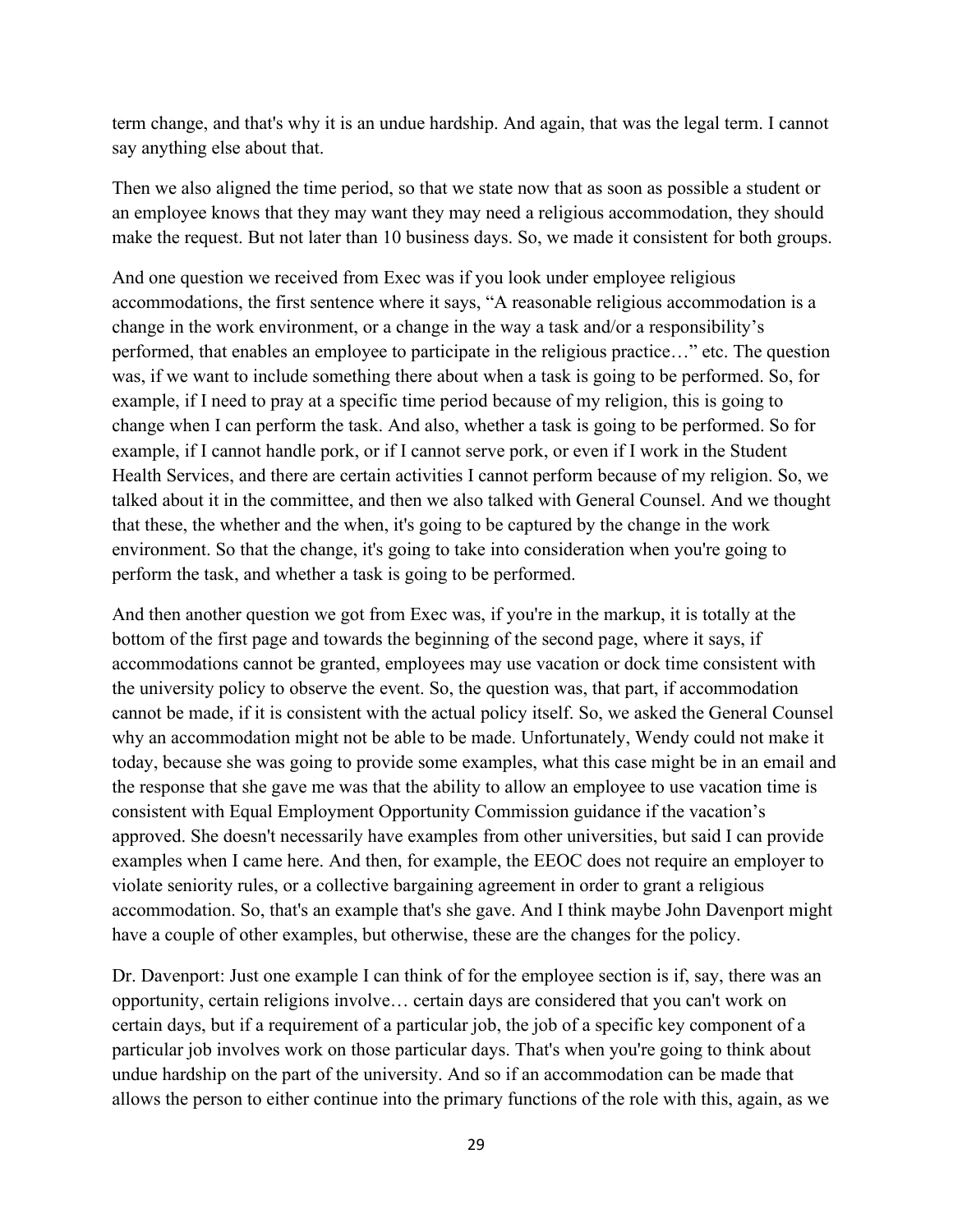talked about the basic or adjustment, or things like that, then those are the types of things that will be granted. But it will be, if it's difficult to... if it changes the very nature of the work that is done, or the purpose of the job, or the role, that's when it becomes an undue hardship. And that's why we're asking for the time for it to be reviewed so that it can truly be assessed and managed to say, okay, can we make some accommodations here, and without altering the structure of the job or the role?

Senator Kalter: Great, thank you. I think this is the time to go to questions, comments, concerns. Anybody have any suggestions?

Senator Meyers: Two questions. The first is could there be a scenario where a student needs an accommodation but doesn't have 10 business days to work with because it's so close to the beginning of the semester.

Senator Nikolaou: So, we talked about the time period. Initially we thought about a week. But then, we talked with the Student Access and Accommodations and they say that actually, they wanted much more days, but so we cut it down. But the idea was that if it is a religious accommodation, most likely you will know within a month, if there is a specific event that is taking place.

Senator Meyers: I'm thinking of holidays that happen sometimes early in September, where there might not be 10 business days of planning time, once a semester has started.

Senator Nikolaou: Okay.

Senator Meyers: And my second question actually was, does the Office of Access and Accommodations have the capacity to handle all these requests? Because this is a big change. It's making it much more formalized than how it was before. And it could put a burden on that unit so I was curious about their capacity.

Dr. Davenport: To answer your first question, the practice we take, or the position we take is not the same but very similar to how accommodations are granted. Student Access and Accommodation Services is in operation 12 months. And so as with accommodation, we have many students who come in new to us, or at any point, have accommodations that are ready to roll the first day of class, even though traditionally take a little bit longer to verify. And so what we would hope is by, if and when this policy has passed, and make sure students are aware of it, if it's returning student or a new student who'll be coming in and they'll be aware of the policy. So, if they knew there something happening in early September, even mid-August, they could submit it to the Student Access and Accommodation Services in July or June. And we could, we can get that process. The other part is, there is a capacity to make sure we're handling these. We have some staff whose work will be dedicated to this. So, I'm, the capacity to deal with what we anticipate might be a small to medium influx is something that the office can handle.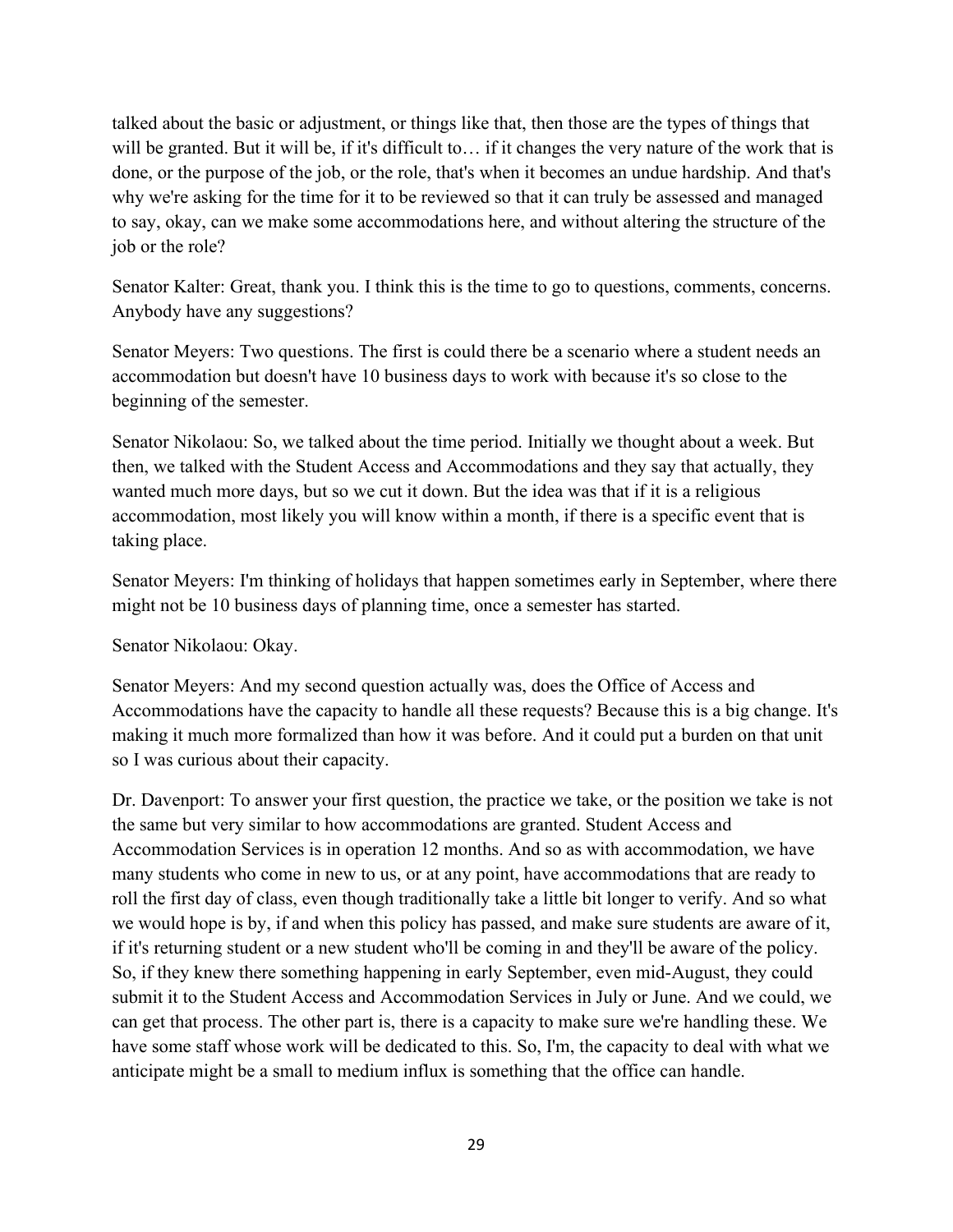Senator Reese-Weber: I just had a question about what is dock time. I don't know what that is. And then, related to that, faculty do not get vacation time. They get sick leave, they don't get vacation time. So, depending on what dock time includes, faculty may not have any of this kind of time available to use. So, I just, if somebody can tell me what dock time is, that might answer that question.

Senator Kalter: Senator Stevens, did you have a feel on what dock time is and how it's defined?

Senator Stephens: Rather than offer an uninformed or fully informed response, I'd rather speak with Janice and get a more definitive answer, given the complexity and making sure don't want to mislead anyone.

Senator Kalter: Thank you. Other questions, comments?

Senator Meyers: So, I guess the motivation behind my first questions is it seems like this policy is making it more difficult or putting more red tape in front of people that want to ask for these accommodations. And I'm curious if you could explain the rationale for that.

Senator Nikolaou: I have no idea. That's the policy; it came from OEOA and Legal. So, I don't know, I think John has a background.

Dr. Davenport: What we're hoping to doing in particular, the part I was most involved in obviously was a student part. What we were hoping this does is provides a definitive timeline and gives a process, and then, also an opportunity for due process. And so, we have a process by which the student can apply, and then if that decision isn't upheld, now we have a formal appeal process for that. And so it does create a process where before, it was a little more nebulous, but we would like to think that this gives, at least in the student case, I believe in the employee case as well, a clearly defined path to go to, who to go to, how long it's going to take, what's going to happen, and then that gives them recourse that if they believe that the initial decision wasn't fair, and just, they have an appeal process. So we like to think that by creating a little bit of a process, we're giving the students more rights and more clarity about what the process is for apply for it.

Senator Meyers: Thank you.

Senator Kalter: Further comments, questions? (Pause) I just want to say that both of those last two comments were also brought up in Exec, the one about faculty not having vacation or dock time and how that works. And also the concern, it wasn't expressed quite as eloquently, but it seems like we should be bending over backwards to give accommodations for religious purposes rather than putting roadblocks in. So, I just wanted to sort of say that it's… even though one or two people may be asking these questions. I think a number of people are concerned about those aspects of the changes. Seeing no other comments or questions? We move on now to committee reports and Senator Nikolaou for Academic Affairs Committee.

#### *Academic Affairs Committee: Senator Nikolaou*